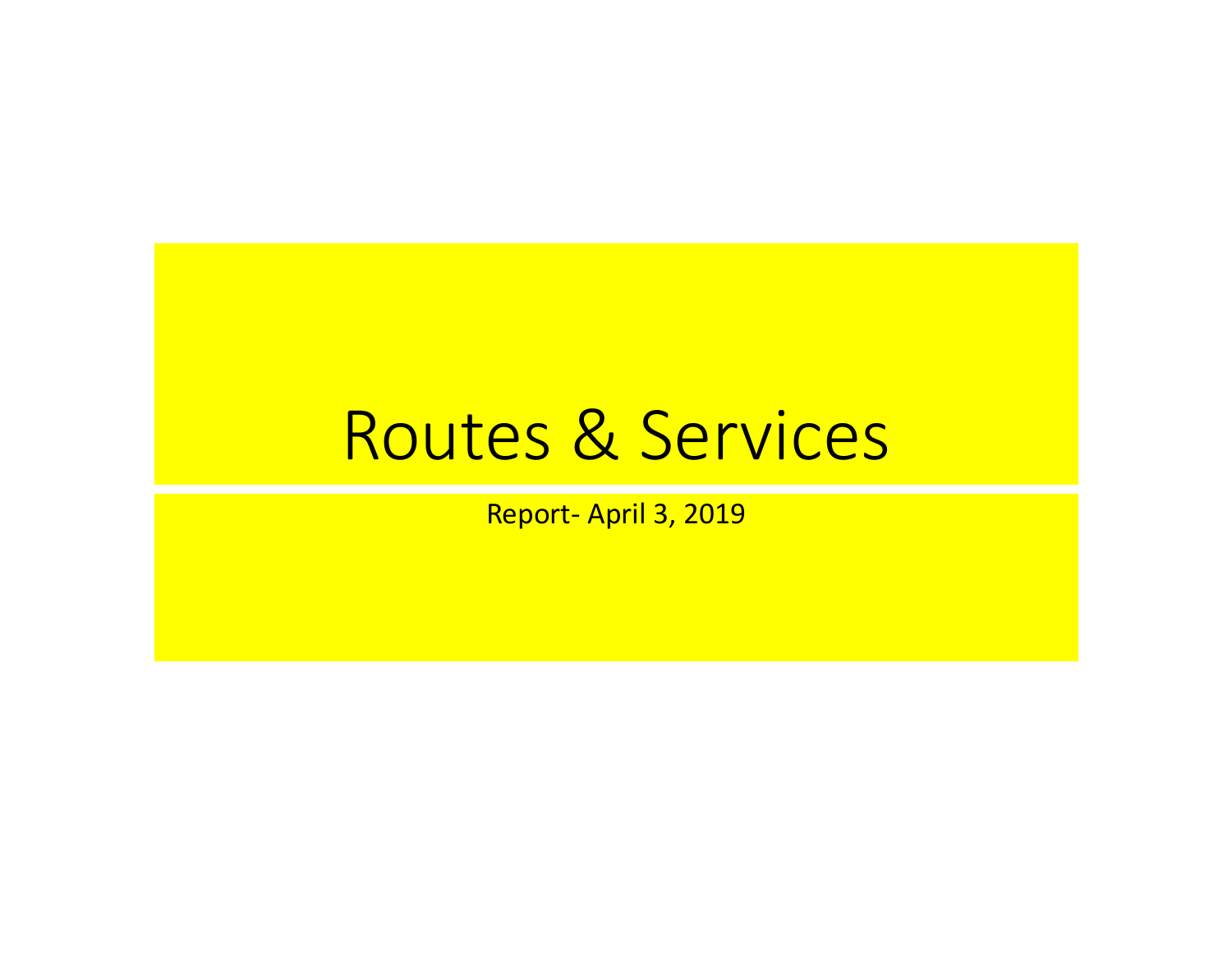## PURPOSE: TO ADD TO CURRENT NATIONAL SYSTEM

NO EXISTING ROUTE TO BE REMOVED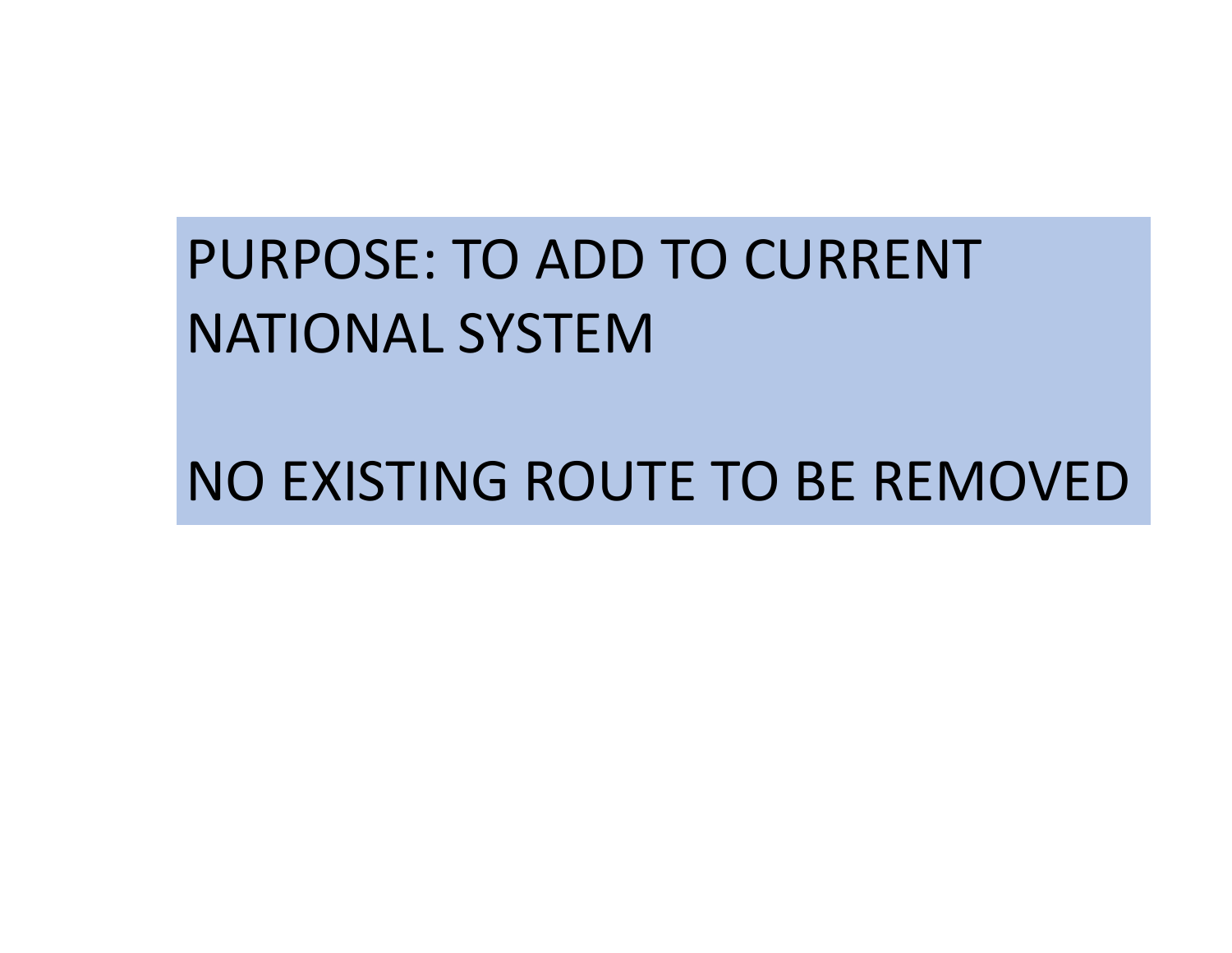# NORTHEAST CORRIDOR TO BE DEVELOPED BY THE NORTHEAST CORRIDOR TASK FORCE

**NOT US**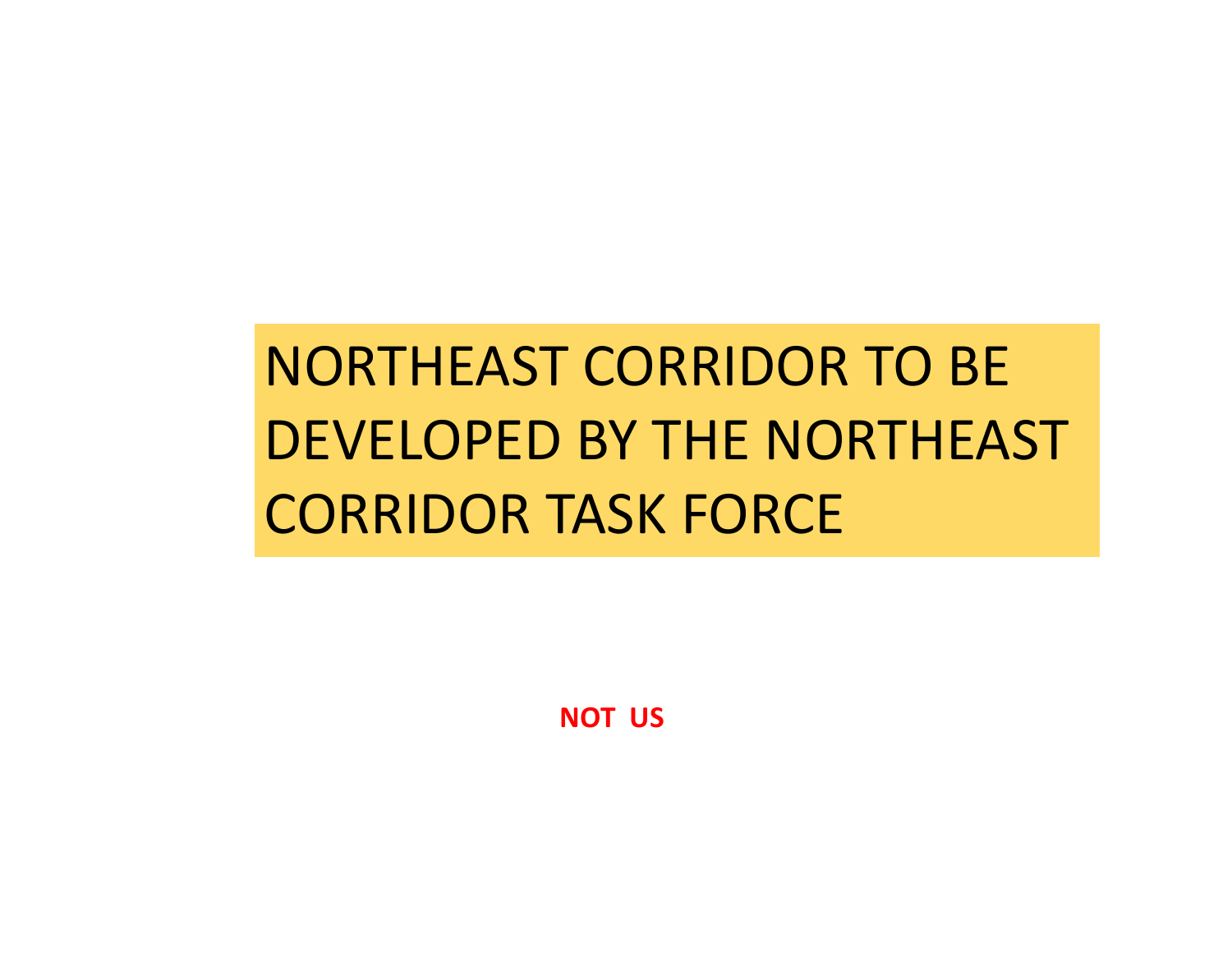CRITERIA USED TO ESTABLISH PRIORITIES:**INTRINSIC VALUE**: What is the stand alone projection for the new service**SHARED COSTS**: How much of the existing costs of other trains are shared by the new service **INDUCED RIDERSHIP**: How many additional riders on existing trains are generated by the new service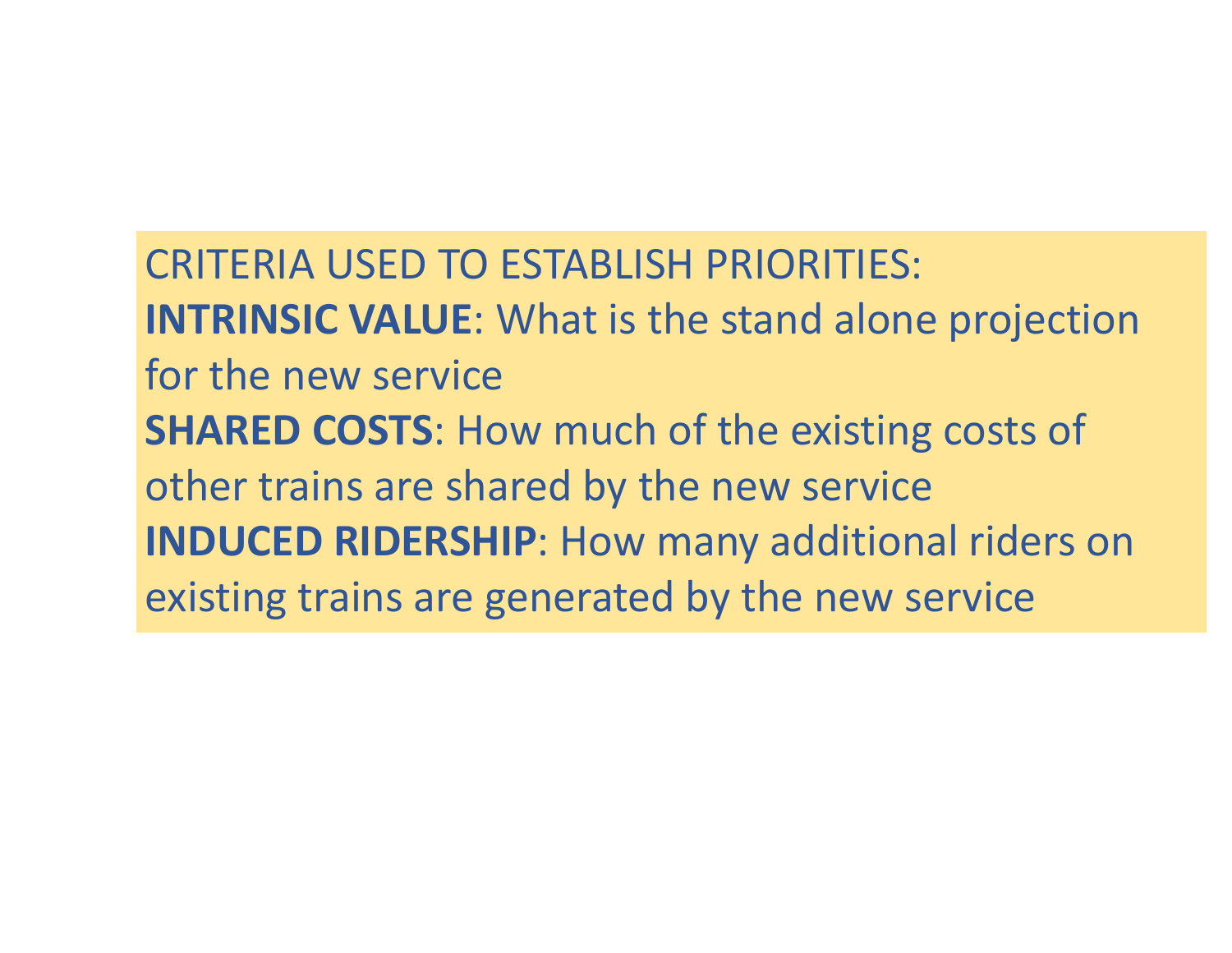## **Limitations**

Hudson Tunnels: For the immediate term will not allow additional Amtrak frequencies‐limited exceptions.

Equipment shortage: Until sufficient new equipment obtained, unable to add trains.

Limited track capacity.

Current Administrations: At Amtrak and at the White House not favorable to expansion

Political Support: At the local, state and Congress is not constant

Freight Railroads: May not want new service.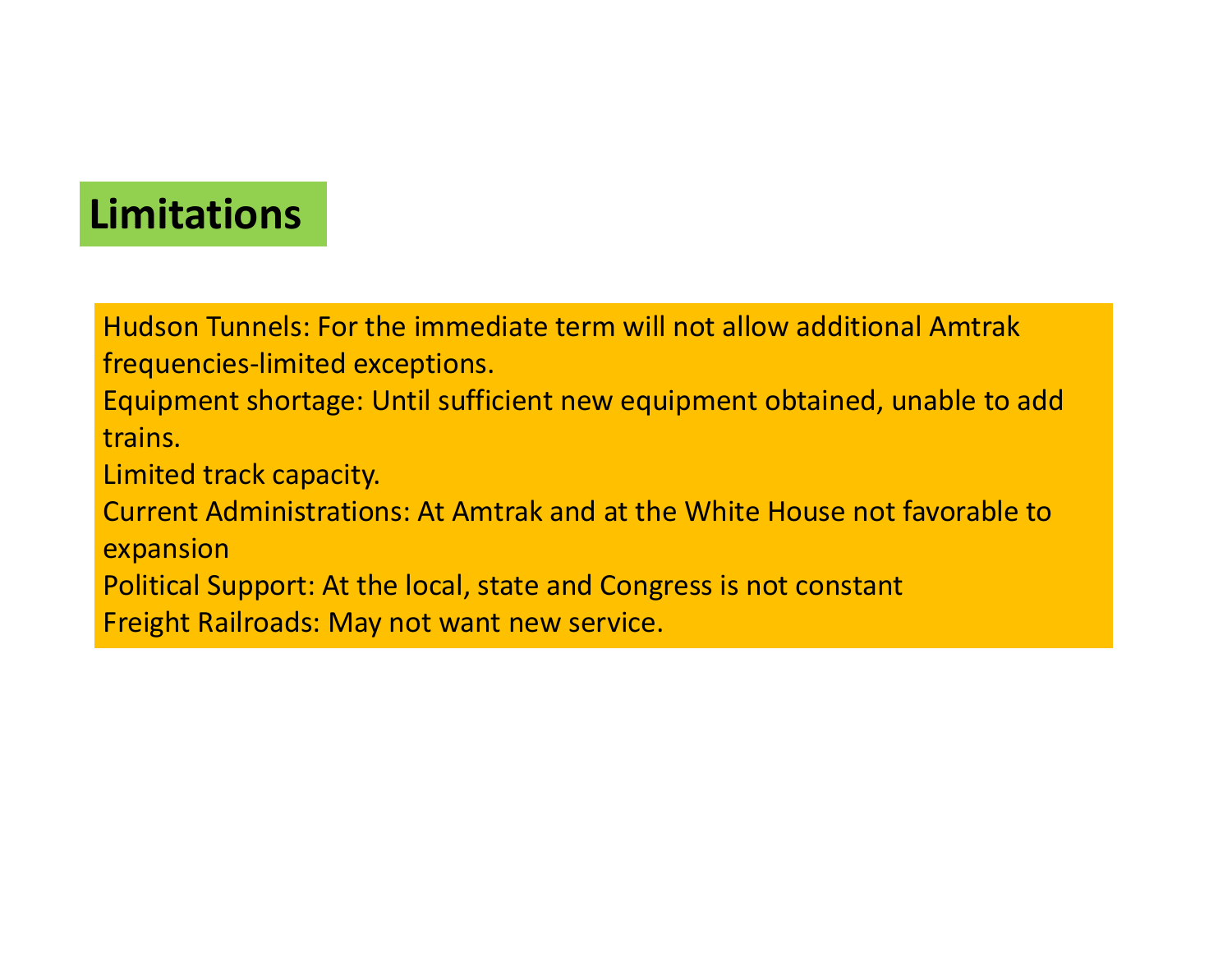But when we have a favorable Congress A favorable White HouseSufficient new equipment in the White House And an Amtrak Administration that wants to expand rather than contract.

**We need to have proposals on hand for our organization to give during the limited time that these conditions exist.**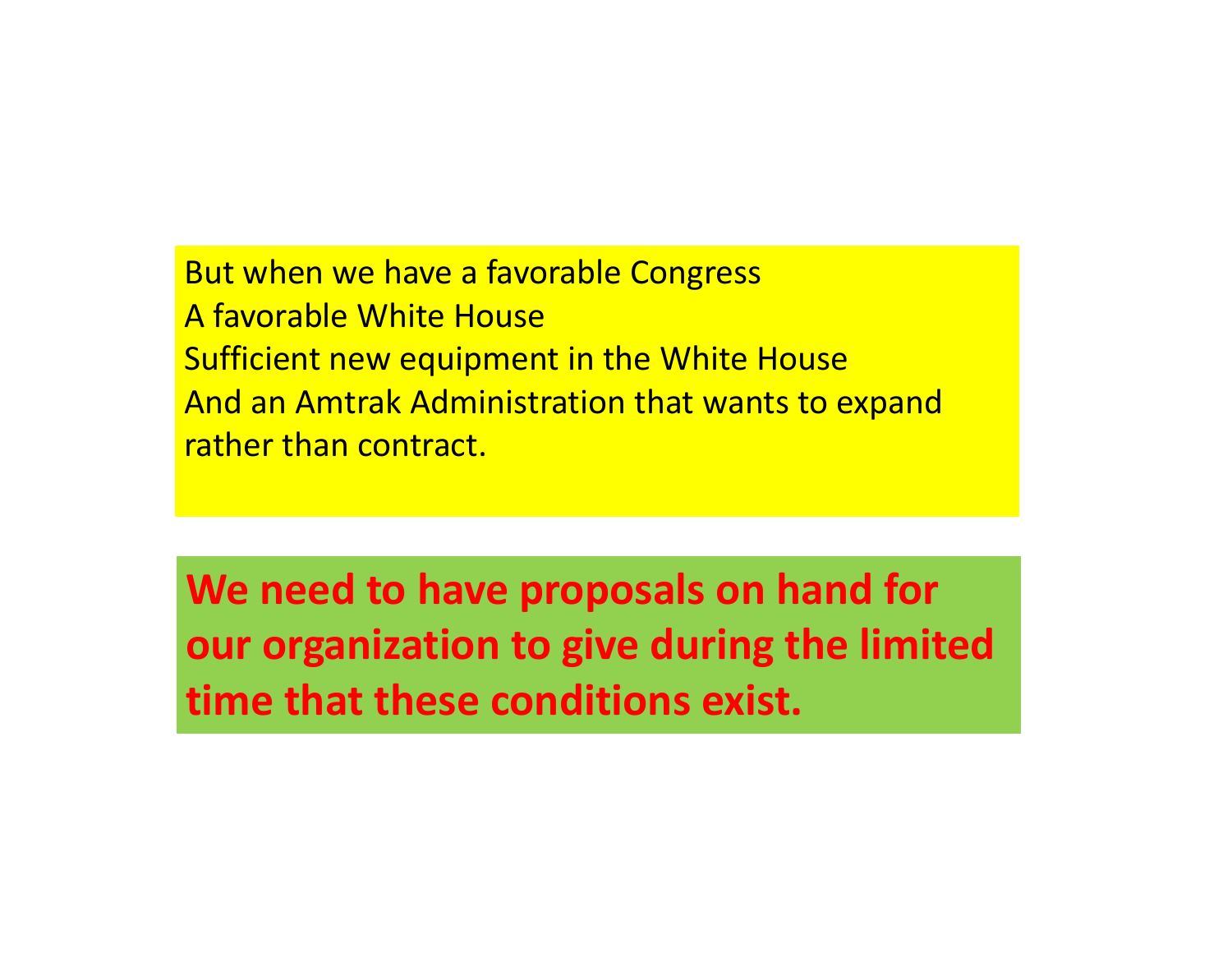### SELECTING IMPROVEMENTS TO BE STUDIED

New RoutesIncreased Frequencies Faster Train (Track Improvements) Additional Stops

Committee Members were asked to select up to five Long‐Distance and five Shorter‐Distance Improvements And then to rank them.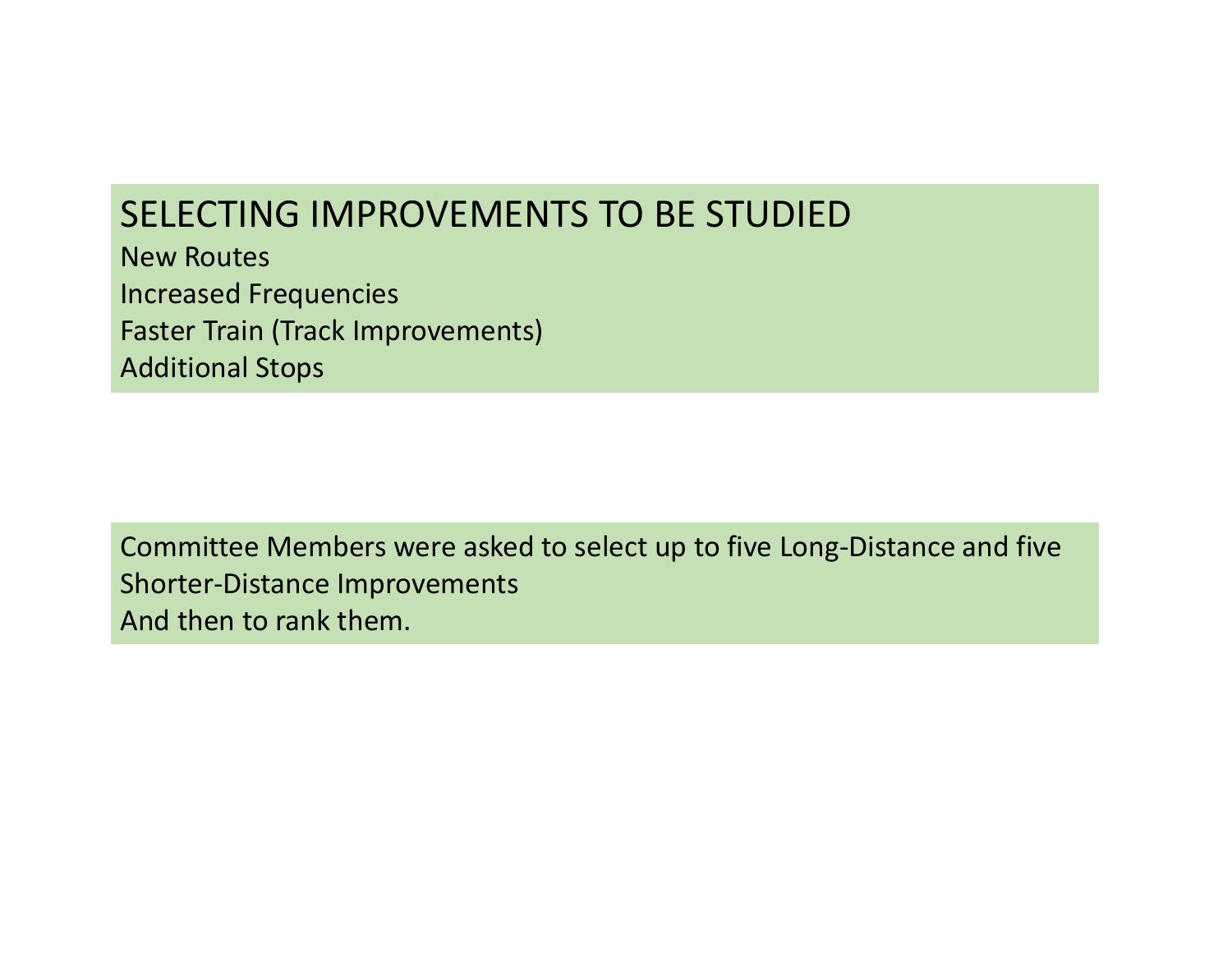| Using a scale of 5 points for most important, 4 points for the next, etc; The Top Longer Distance Improvements were: |                   |                |  |
|----------------------------------------------------------------------------------------------------------------------|-------------------|----------------|--|
| Daily Chicago-Miami (the Floridian)                                                                                  | 50 Weighted Votes |                |  |
| Daily New Orleans-Jacksonville-(Orlando) (the Gulf Wind)                                                             | $37$ "            | $\mathcal{U}$  |  |
| Daily Seattle-Portland-Ogden-Laramie-Denver (The Pioneer)                                                            | $25$ "            | $\bf{u}$       |  |
| Daily NY-Pittsburgh-Chicago (The Broadway Ltd)                                                                       | 19''              | $\mathcal{U}$  |  |
| Daily Cardinal                                                                                                       | 17''              | $\mathcal{U}$  |  |
| Daily Sunset                                                                                                         | 11 <sup>''</sup>  | $\prime\prime$ |  |
| Run Boston Section of Lake Shore Separately (The New England States) 11 "                                            |                   | $\mathcal{U}$  |  |
| Daily Denver-Cheyenne-Salt Lake City-Los Angeles (Desert Wind)                                                       | 10 <sup>''</sup>  | $\mathcal{U}$  |  |
| Daily Seattle-Yakima-Spokane-Missoula-Fargo-St. Cloud-                                                               |                   |                |  |
| -St. Paul-Milwaukee-Chicago (North Coast Ltd)                                                                        | 10"               | $\mathcal{U}$  |  |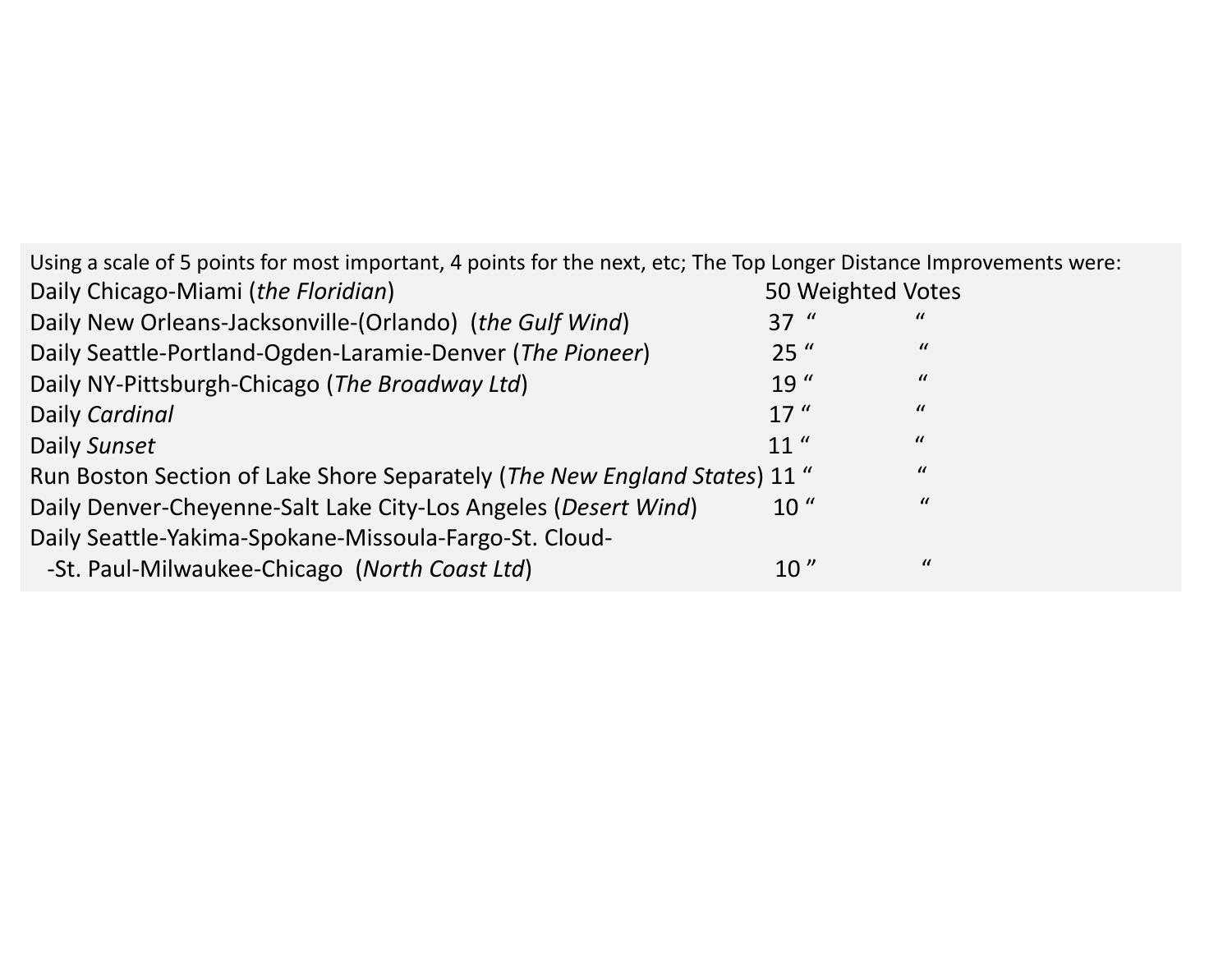#### For Shorter Distance Proposals

| <b>Denver-Pueblo Corridor Service</b>                 |                 |                  | <b>19 Weighted Votes</b> |
|-------------------------------------------------------|-----------------|------------------|--------------------------|
| <b>Extended Hiawatha to Minneapolis/St. Paul</b>      | 18              | $\boldsymbol{u}$ | $\boldsymbol{u}$         |
| <b>Daily Los Angeles- Las Vegas</b>                   | $16$ "          |                  | $\overline{u}$           |
| <b>Cleveland-Columbus-Dayton &amp; Cincinnati</b>     | $15$ "          |                  | $\overline{u}$           |
| <b>Extending Vermonter to Montreal</b>                | $14$ "          |                  | $\boldsymbol{u}$         |
| Second (and third) Frequencies Pittsburg-Philadelphia | $13$ "          |                  | $\boldsymbol{u}$         |
| <b>Extension of Heartland Flyer to Newton, Kansas</b> | 12 <sup>u</sup> |                  | $\mathcal{U}$            |
| <b>Additional Frequencies on Chicago-Detroit</b>      | 11 <sup>u</sup> |                  | $\boldsymbol{u}$         |

### Lots of other recommendations scattered among the committee members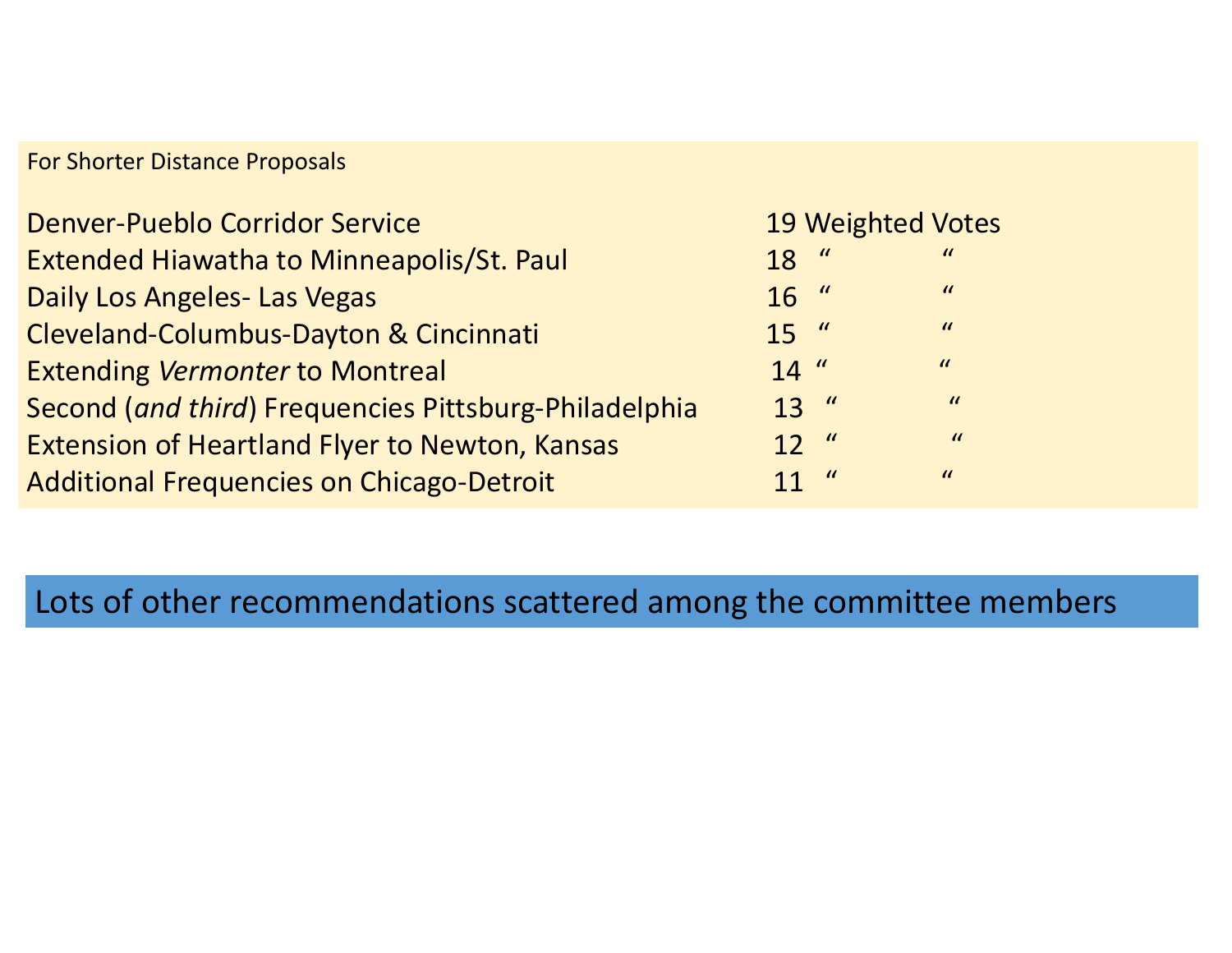#### Eastern Half of the Country

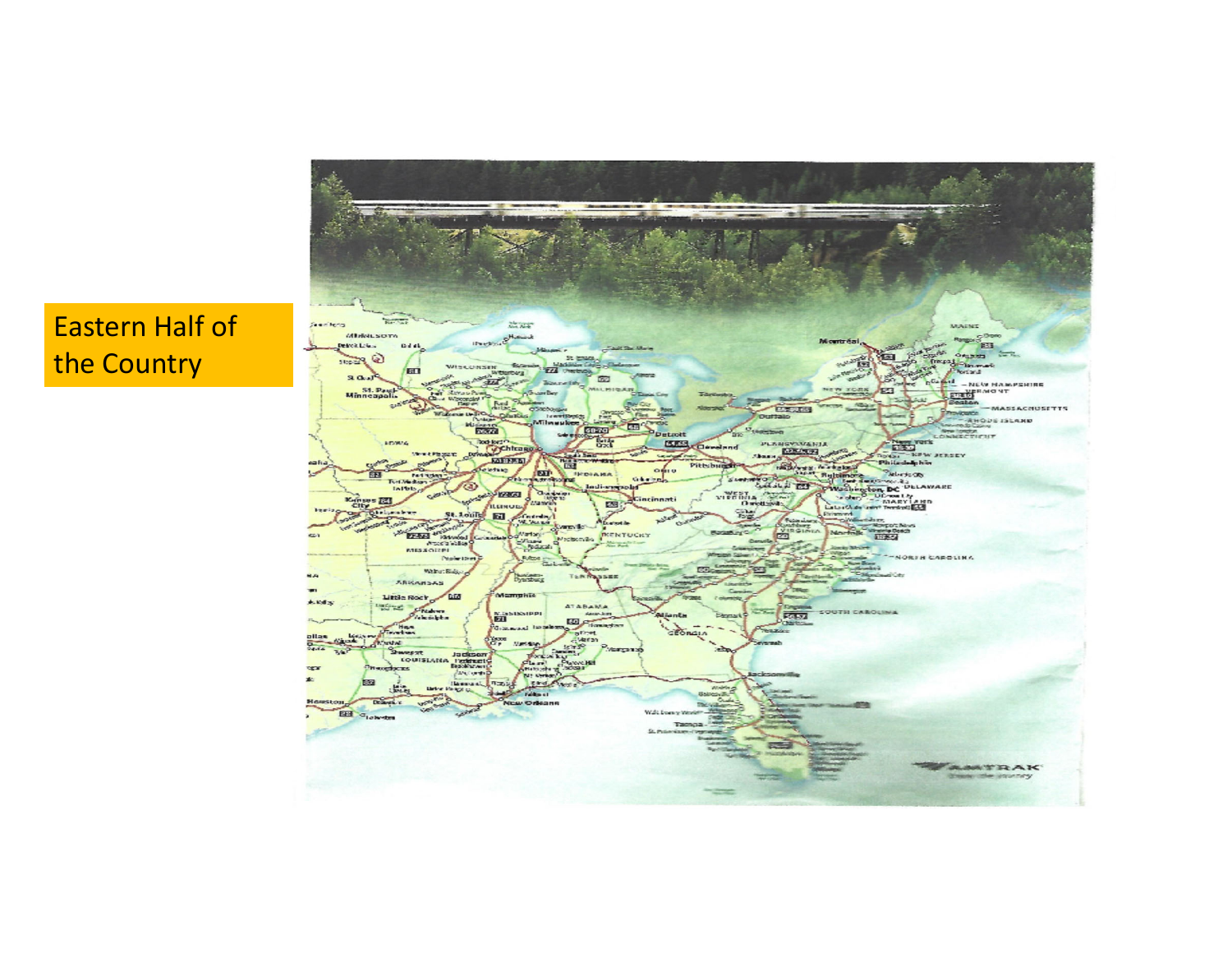#### Western Half of Country

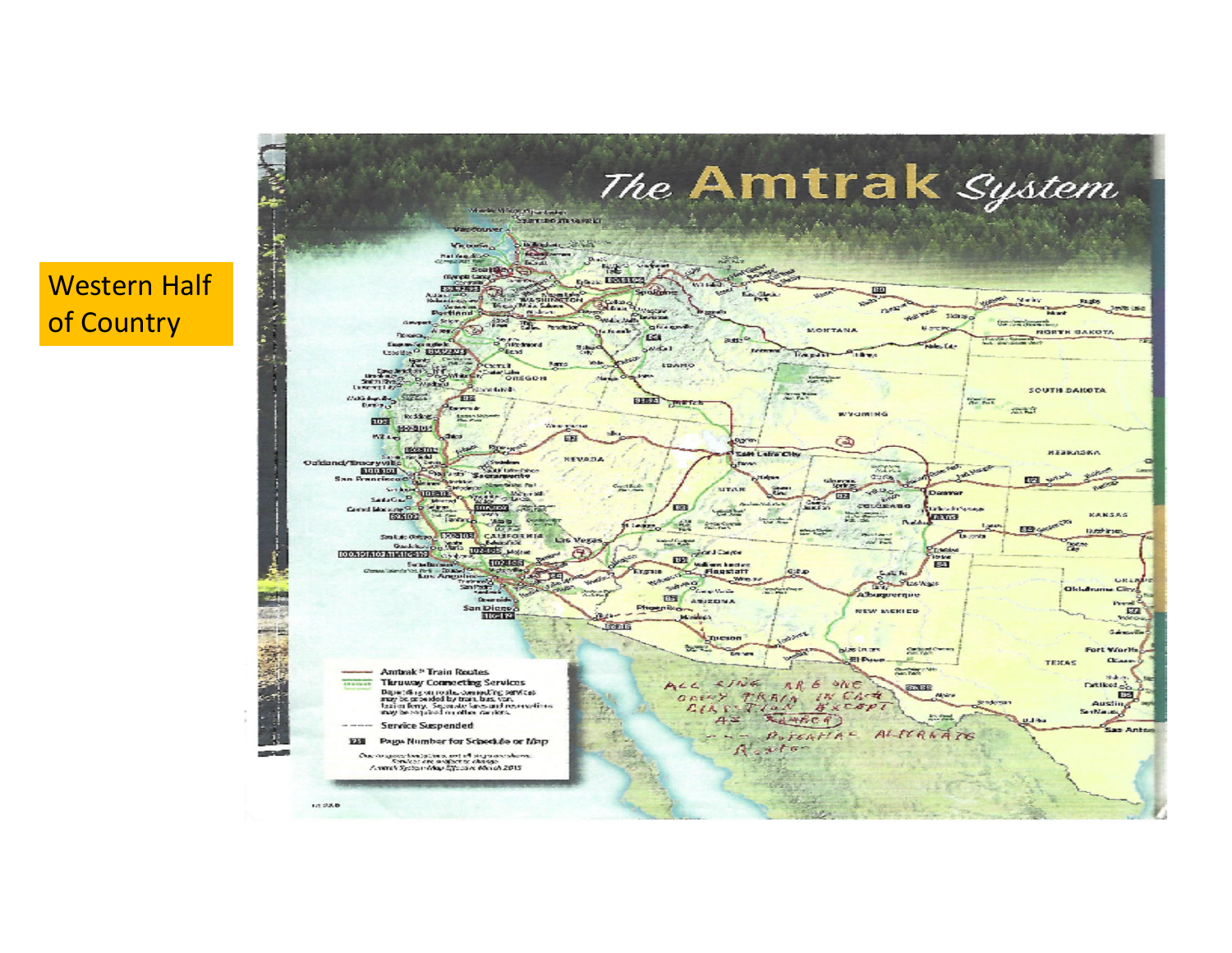Translating the map shown:

Most of the lines would be one daily train in both directions. Where currently there are multiple frequencies, the number of frequencies would stay the same. The following segments would have multiple frequencies beyond what is currently available:

Between Seattle and Tukwila the existing four daily trains in each direction would be augmented for a total of Eight Frequencies. Between Tukwila and Portland, Oregon there would be seven daily frequencies.

Between Los Angeles and Barstow, there would be the existing SW Chief, plus 3 daily Las Vegas Trains and the Dessert Wind for a total of 5. Between Barstow and Las Vegas there would be a total of 4. (*It is likely that a Private Company like Virgin Brightline would run the Corridor Service*)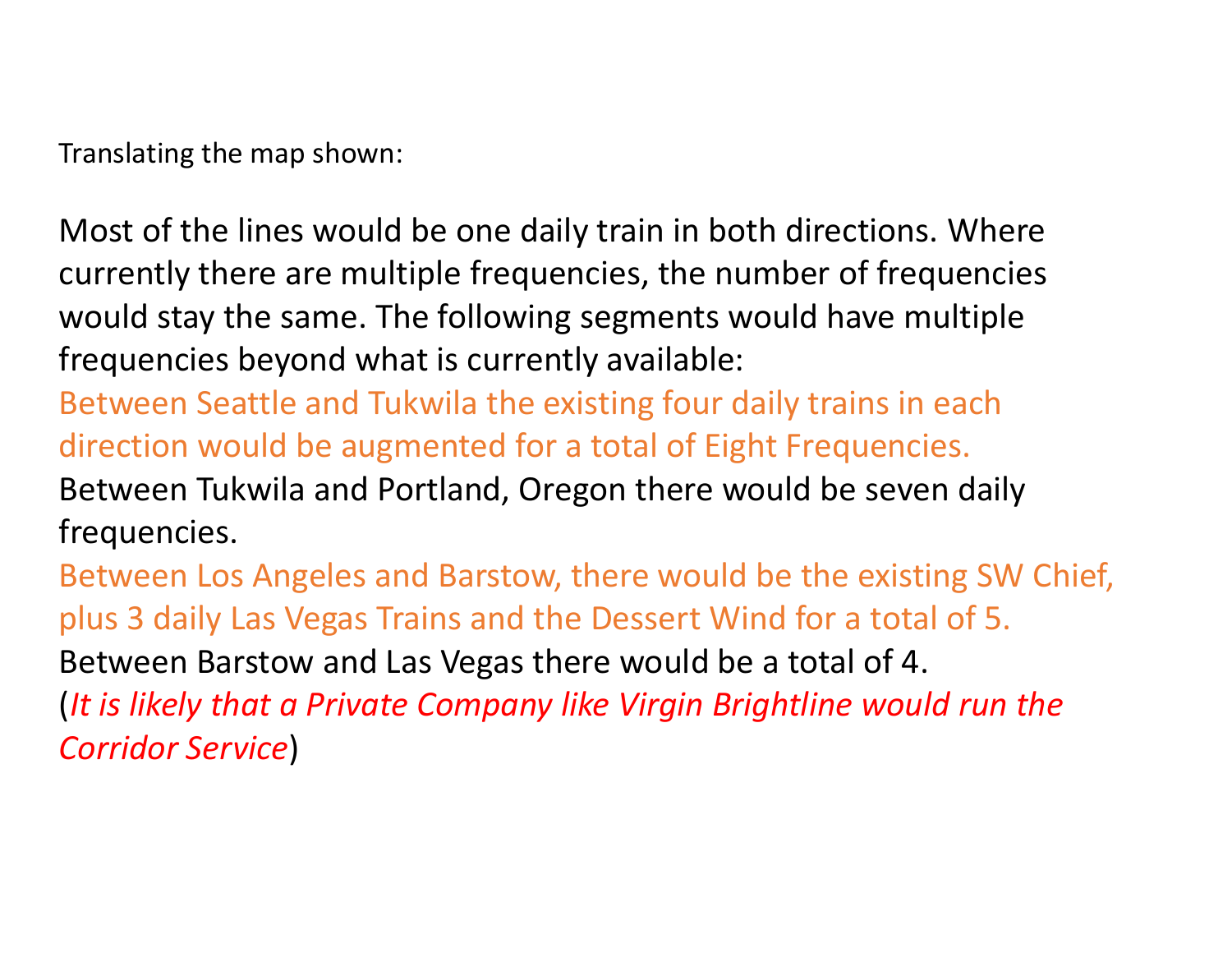Between Pasco, Washington and Sand Point, Idaho the North Coast Ltd and the Empire Builder would make two daily trains in each direction.

Between Denver and Pueblo there would be three daily trains each direction.

Between Fargo, North Dakota and Midway Station on Minneapolis/St. Paul line there would be two daily frequencies.

Between Midway Station on Minneapolis/St. Paul Line and Milwaukee, a Twin Cities Hiawatha would join the Empire Builder and North Coast Ltd for three daily frequencies.

Between Milwaukee and Chicago the current seven Hiawathas plus the daily Empire Builder would be augmented by the North Coast Ltd., the Twin Cities Hiawatha and two additional Hiawathas in each direction for a total of

**12**. Glenview, Illinois will appreciate this.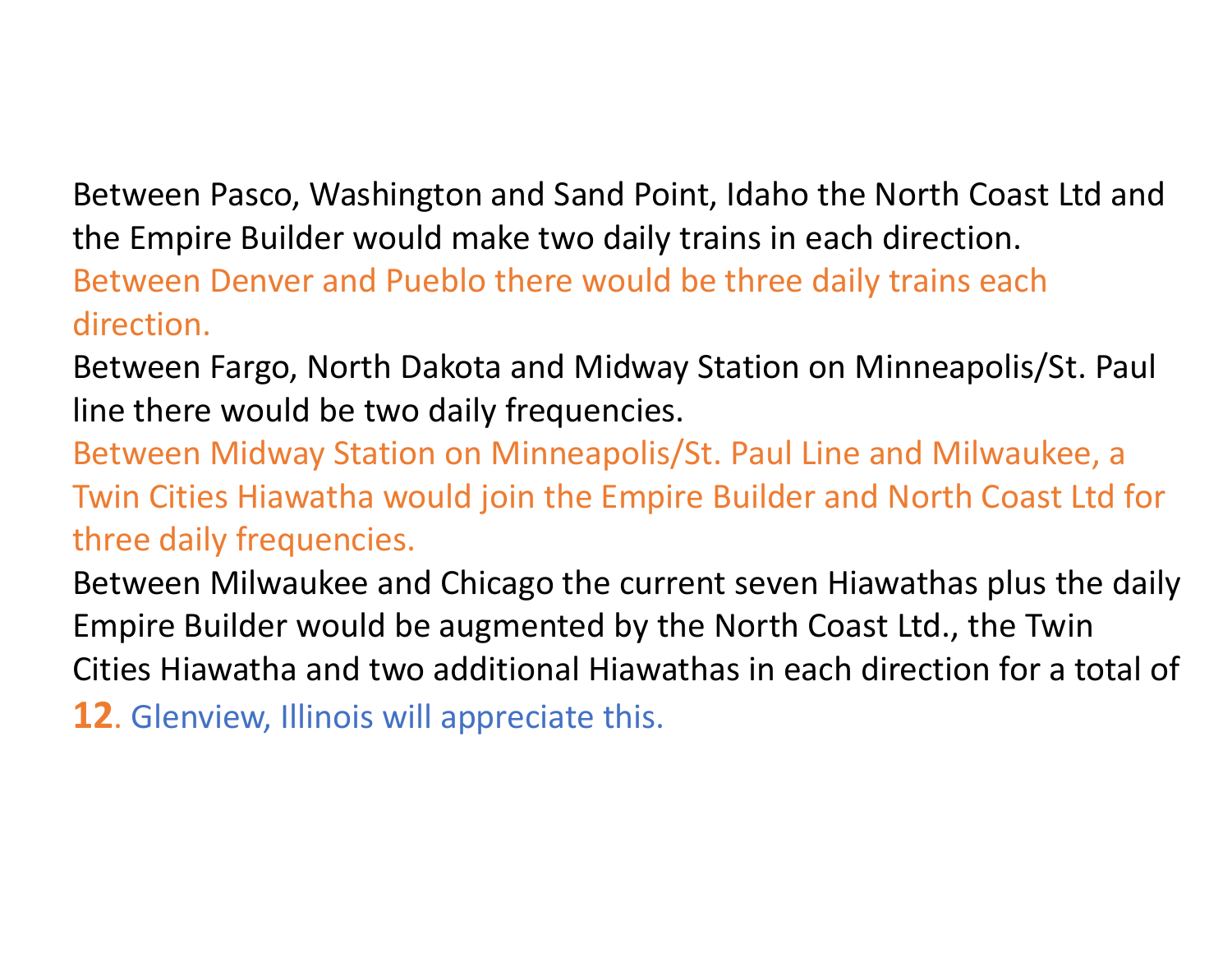Between Chicago and Battle Creek, the existing three Wolverines and one Blue Water would be increased to six Wolverines and one Blue Water for a total of seven frequencies in each direction.

Between Battle Creek and Pontiac there would be six Wolverines in each direction. Between Chicago and Indianapolis there would be at least 11 trains **a week** with a daily Cardinal and the quad‐weekly Hoosier State running on a new schedule. (*Most likely to be increased to daily operations*). If the Floridian were to run via Indianapolis then there would be a minimum of 18 trains **a week** (or 2 1/2 trains daily) in each direction.

If the Floridian were to run via Savannah then there would be three trains daily between Savannah and Jesup in both directions.

In all cases there would be an additional frequency between Jesup and Jacksonville. If the Floridian were to run via Orlando, then there would be four trains daily between Jacksonville and Orlando and three trains daily between Orlando and West Palm Beach. If the Floridian were to run via Daytona, then there would be only three trains daily in each direction between Jacksonville and Orlando.

In all cases, there would be three trains daily between West Palm Beach and Hialeah. (*All three could easily be extended to Miami Airport Station*).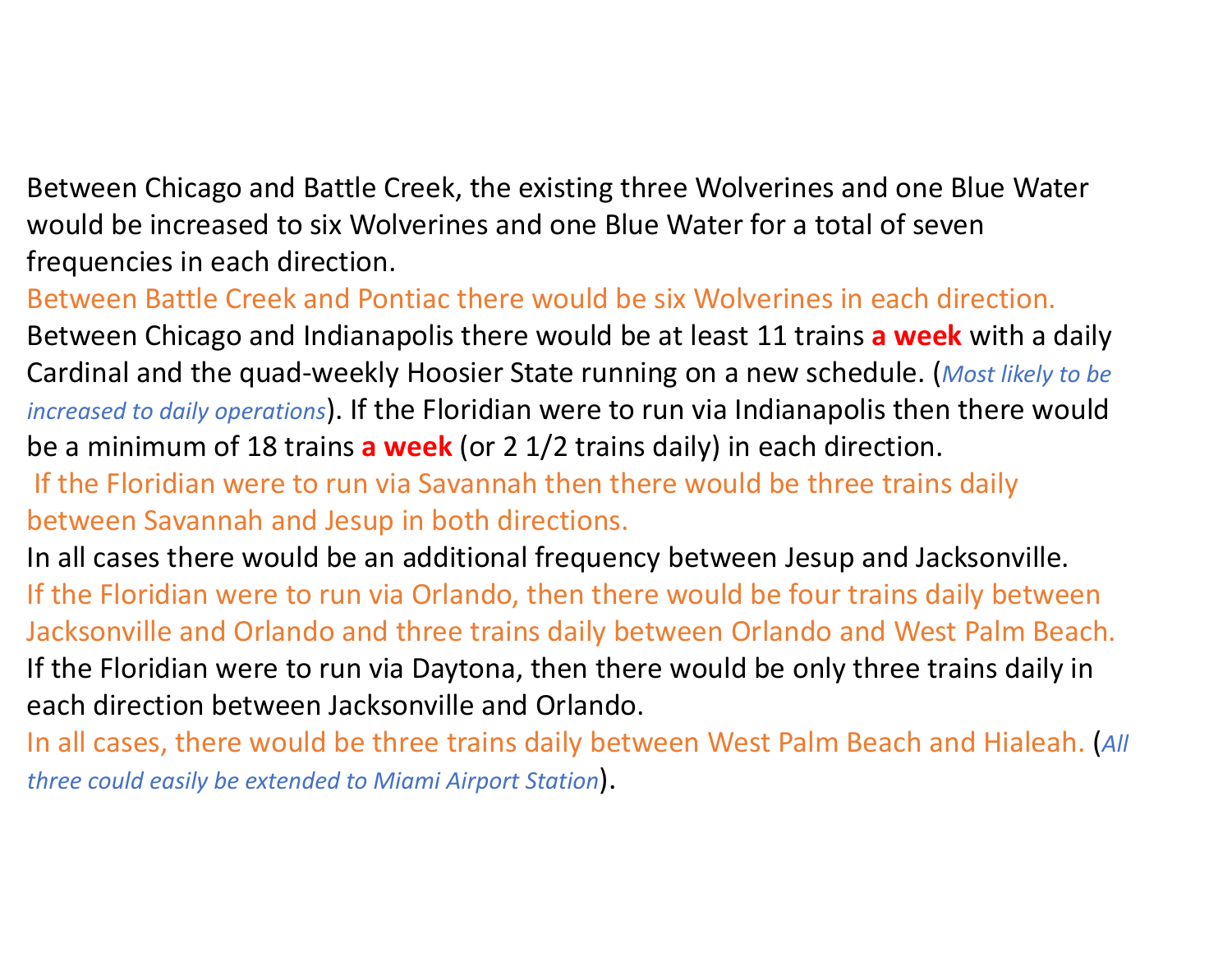Between Chicago and Cleveland there would be three daily trains in both directions (Capitol, Lake Shore and New England States).

Between Cleveland and Buffalo‐Depew there would be two daily trains in each direction. Between Buffalo‐Depew and Schenectady there would be six daily trains in both directions.

From Albany to Schenectady there would be eight daily frequencies in both directions with the inclusion of the existing Ethan Allen and Adirondack.

Between Pittsburgh and Harrisburg the existing Pennsylvanian would be joined by a restored Broadway Limited and a Pittsburgh‐Philadelphia Duquesne for a total of 3 frequencies in each direction.

From Harrisburg to Philadelphia, there would be a total of 16 frequencies. *There would be less on Weekends.*

From Philadelphia to New York City there would be an increase of 11 frequencies as the Cardinal becomes daily and the Broadway runs to Penn Station New York.

3C&D service between Cleveland and Cincinnati could be anywhere from one daily round trip to three daily round trips based on how the committee voted.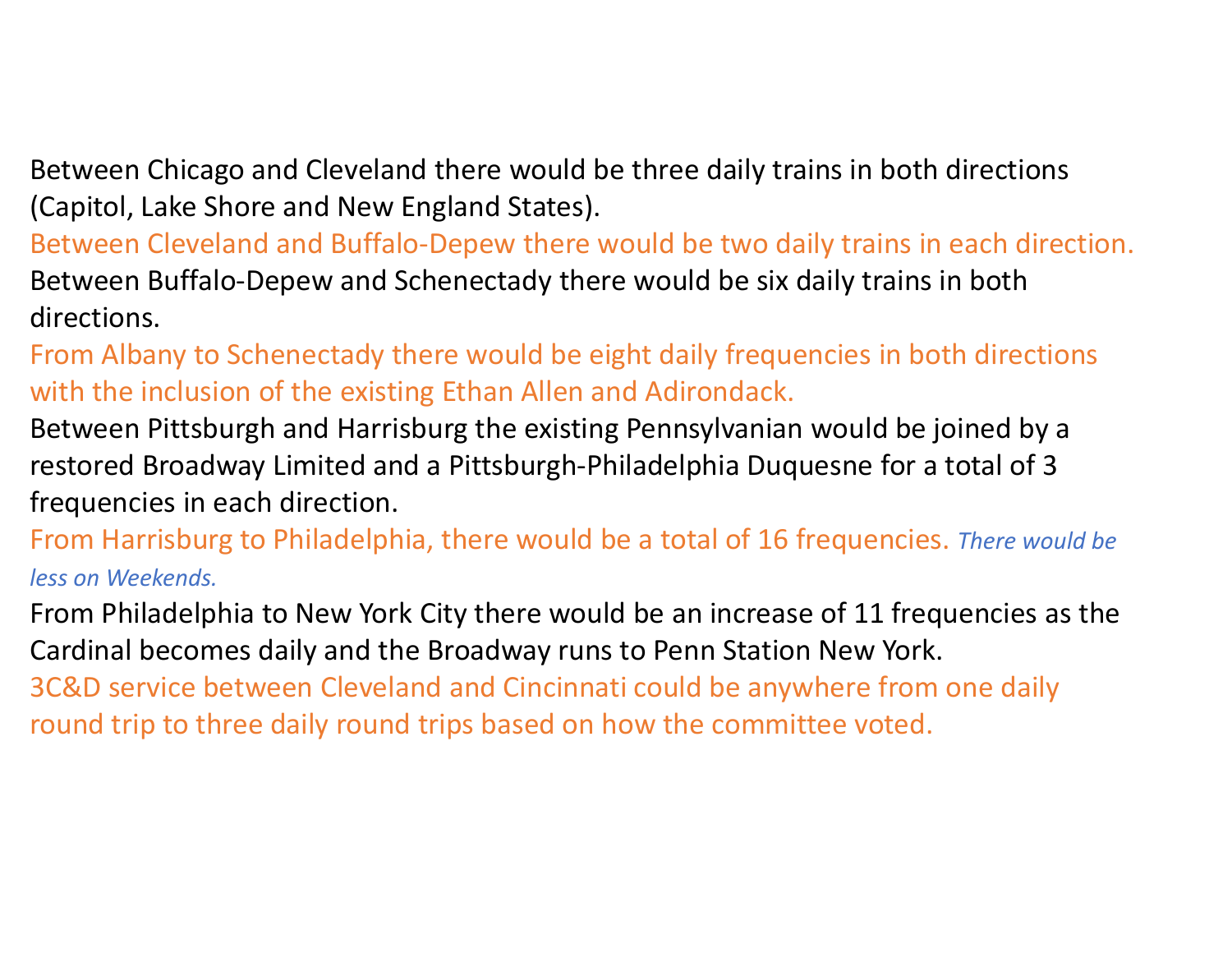## **The Floridian**

The Committee felt that any service between Chicago and Florida had to serve Atlanta We examine five major routings: Via Memphis Via Jackson, TN Via EvansvilleVia Indianapolis & Louisville Via Cincinnati

We also looked at variations : Going via Savannah or directly to Jesup GA Going via Orlando or via Daytona Beach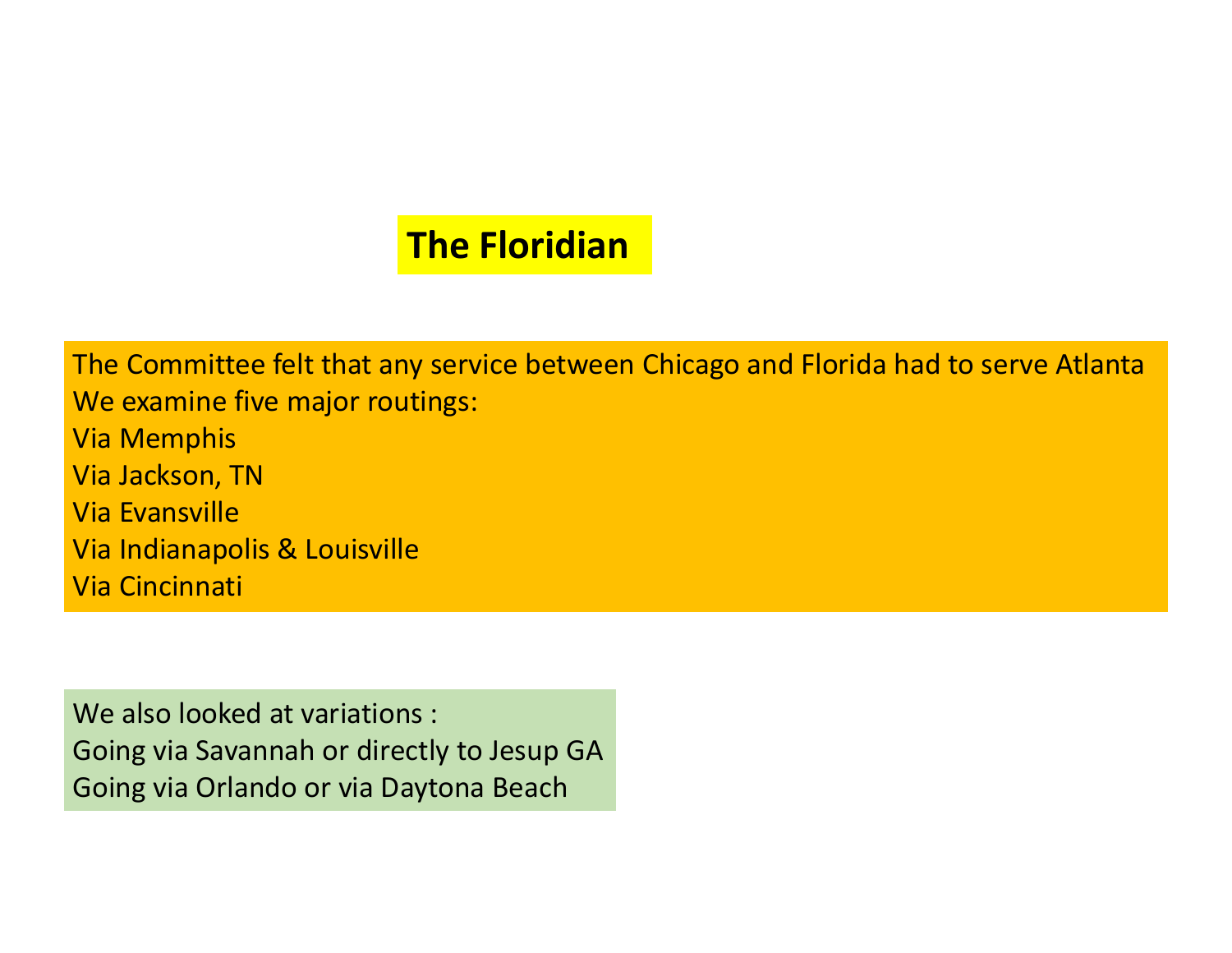The Routing via Jackson, TN was eliminated first because much of the trackage used by the old "City of Miami" has been removed.

The Routing via Memphis, TN was dropped because it did not serve Nashville or Chattanooga

Committee felt that negotiations between Amtrak and the various Freight RRs would determine the ultimate route

The Three remaining routes would all serve Chicago, Nashville, Chattanooga, Atlanta, Macon GA, Jacksonville and Miami.

Subsequently, we were informed that a key piece of track in Louisville had been removed that made using the old L&N route between Cincinnati and Louisville ineffective. (*See discussion on the Pan‐American*).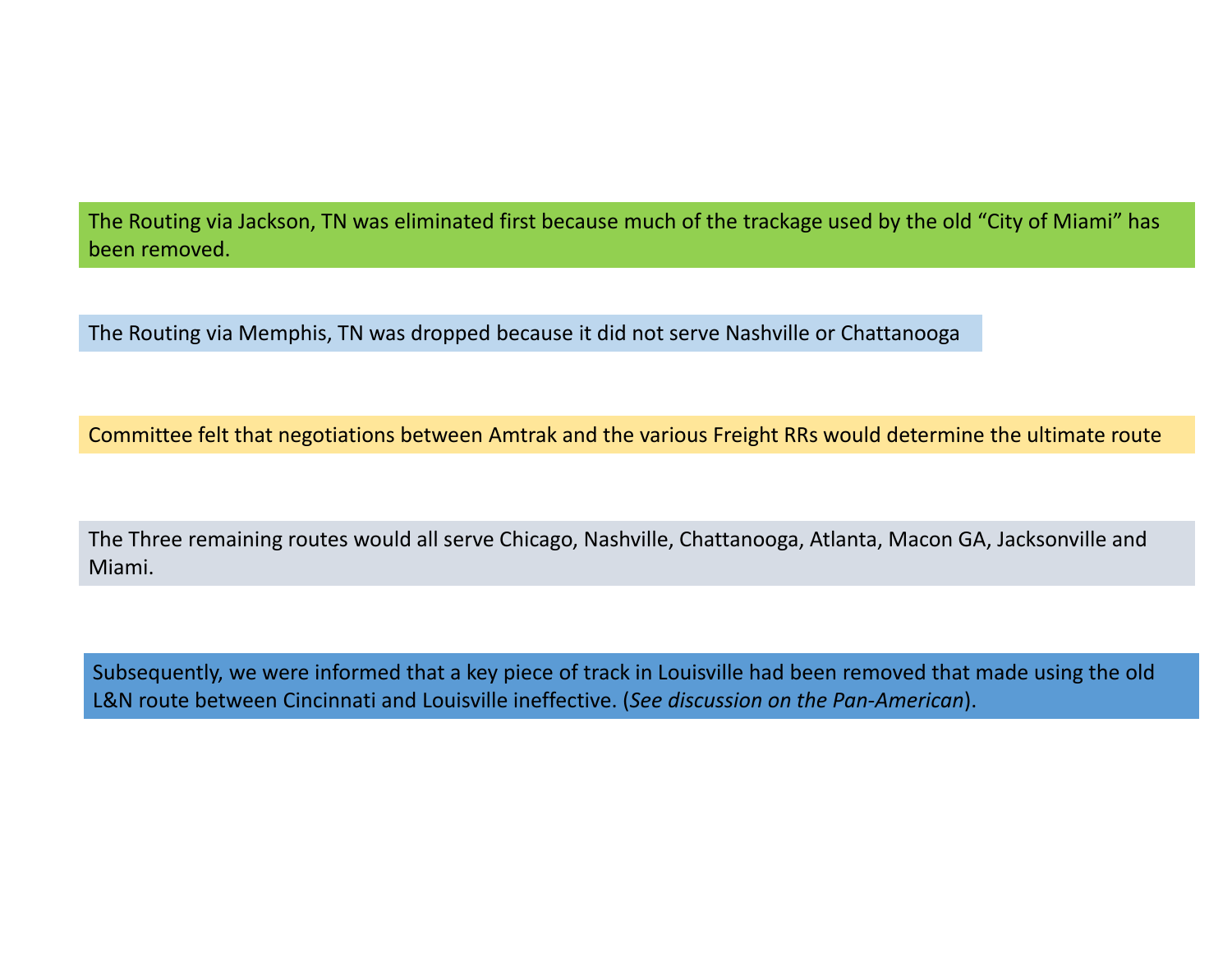This left only two feasible routes: Via Evansville or Via Indianapolis and Louisville

The Evansville routing would be faster : Approximately 33 ½ hours to 36 hours 5 minutes. Using the latest census estimates, the population of the cities and towns served would be from 6,759,273 to 7,122,040 depending on the specific route served. For the Metropolitan Area the estimates would be from 27,068,233 to 27,494,380.

The Indianapolis routing would add a frequency to Chicago to Indianapolis but would be slower: 35 ½ hours to 38 and 35 minutes. Using the latest census estimates the population of the cities and towns served would be from 8,342,440 to 8,705,207 again depending on the specific route served. For the Metropolitan Area, the estimates would be from 29,972,607 to 30,398,754.

Both Trains would require five sets of equipment, probably single level viewliners.

Both routes would require a new station in Atlanta to serve both the Floridian and the Crescent. But the Peachtree Station currently in Atlanta needs to be replace anyways.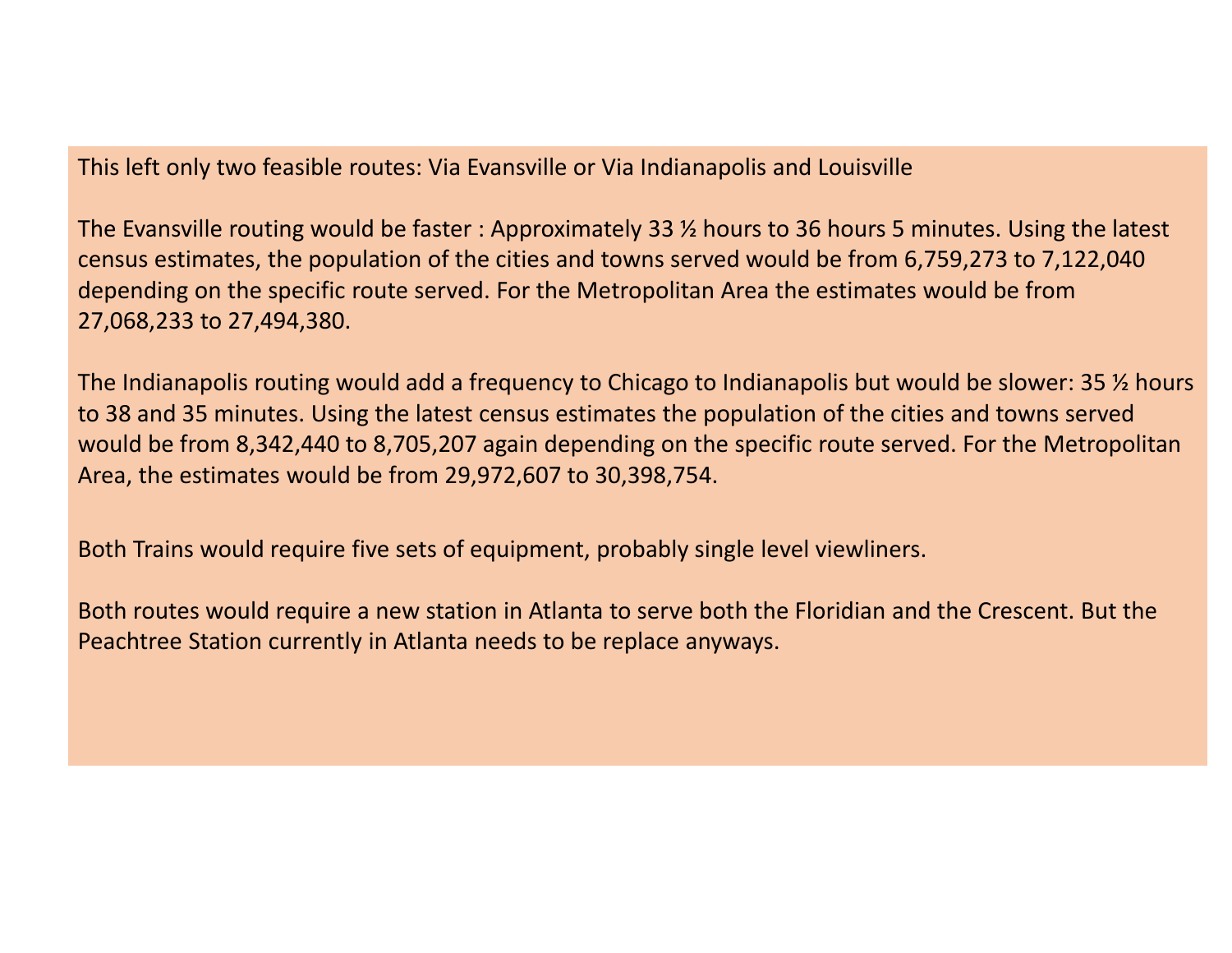Either Floridian would have strong intrinsic value: Large Population, 2‐3 State Capitols, huge (yuge) number of destination cities.

It would share costs at Chicago with all trains using Union Station. It would also share costs with the Crescent in Atlanta, and the Silver Fleet in Florida.

The amount of induced ridership on other trains would be limited. The timing in Chicago would probably not connect well with the western trains if the new train were to leave in the morning. But it would offer a different option for intrastate travel in Florida which could improve ridership on the two other trains. But if the train left in the afternoon, the third frequency in Florida would duplicate the running times of the Meteor and the Star(vation) even though it would connect with the Western Transcons.

However, if the train ran via Indianapolis, there would be shared costs with the Cardinal and the Hoosier State if that train continues to run. It would help justify making some track improvements to Chicago‐Indianapolis route that could speed up the running times along that route.

The conclusion is that overall reinstituting the Floridian would plug a big hole in the National Network, serve a large number of potential riders and broaden the reach of Amtrak to a larger share of the American Public.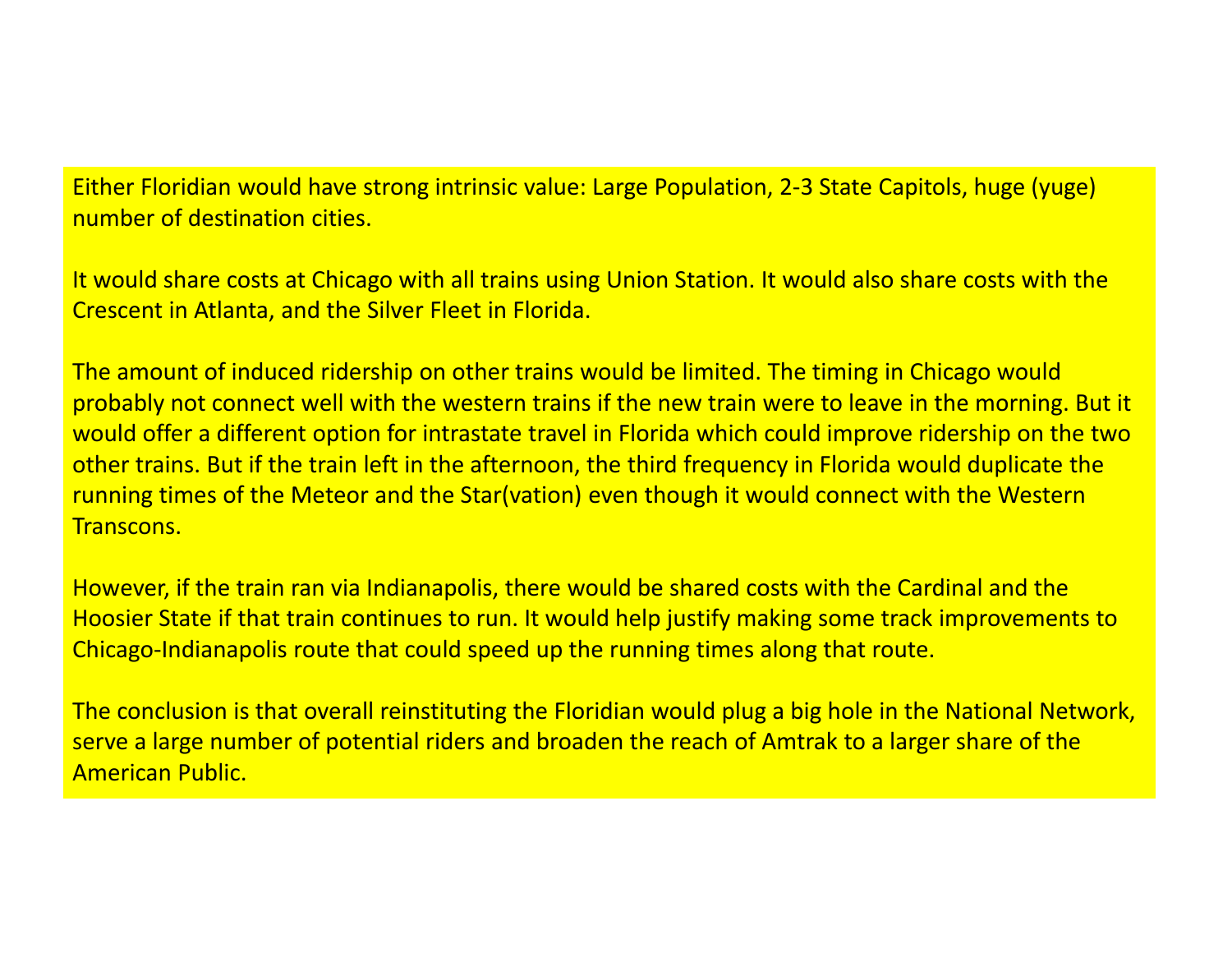#### The Pan‐American

John Owen felt that the Floridian omitted service to Alabama where he felt there was greater ridership and political support. We therefore considered a train that would begin in Cincinnati run through Louisville, Nashville, Birmingham, Montgomery, Mobile and connect in New Orleans with the Sunset. I asked him to work out a proposed schedule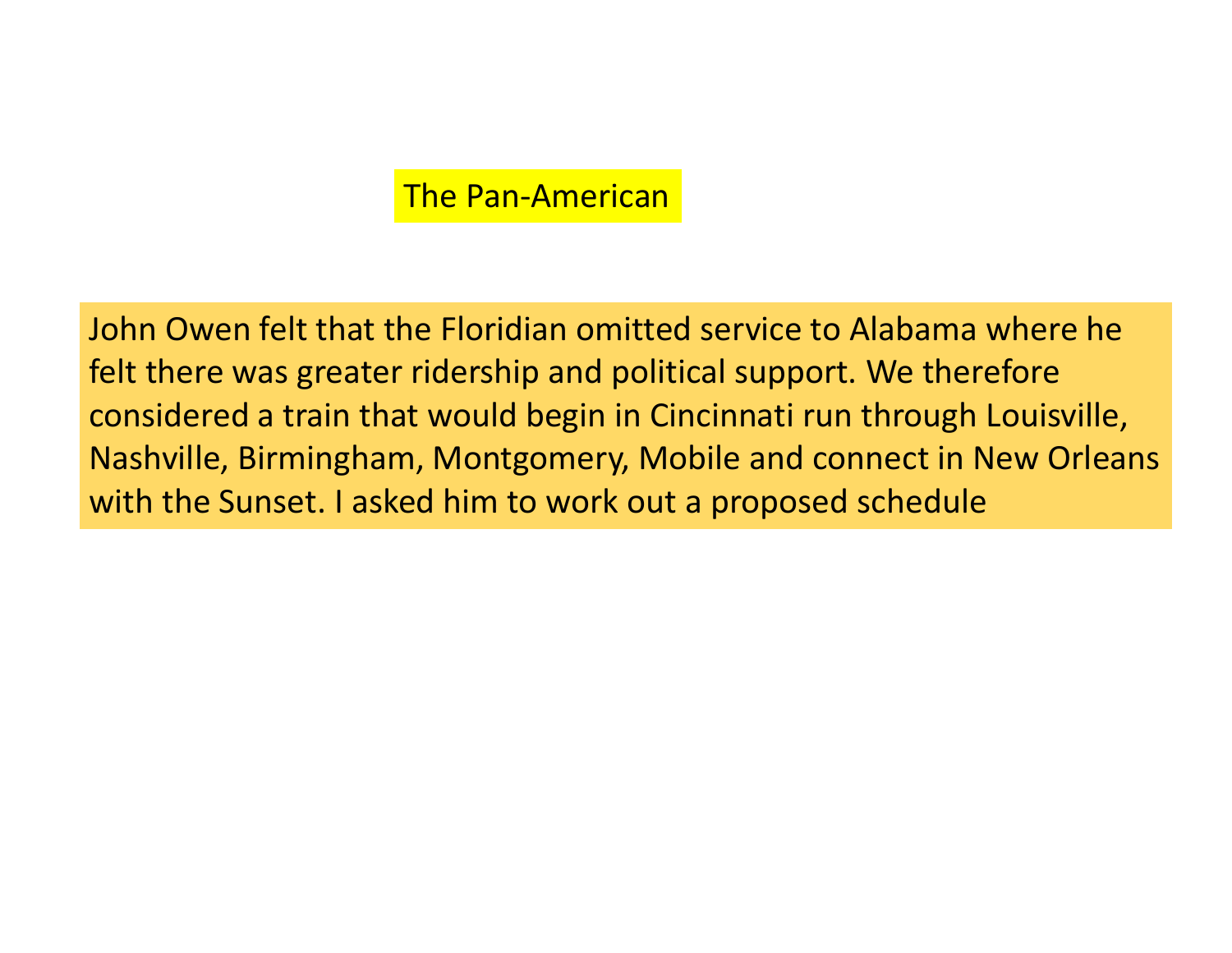Because of the lost track in Louisville, the best way to run a train from Cincinnati to Louisville would be via Seymour, Indiana. Seymour is also on the direct line between Indianapolis and Louisville. The routing would look something like this:



You can see why running the Floridian via Cincinnati became impossible.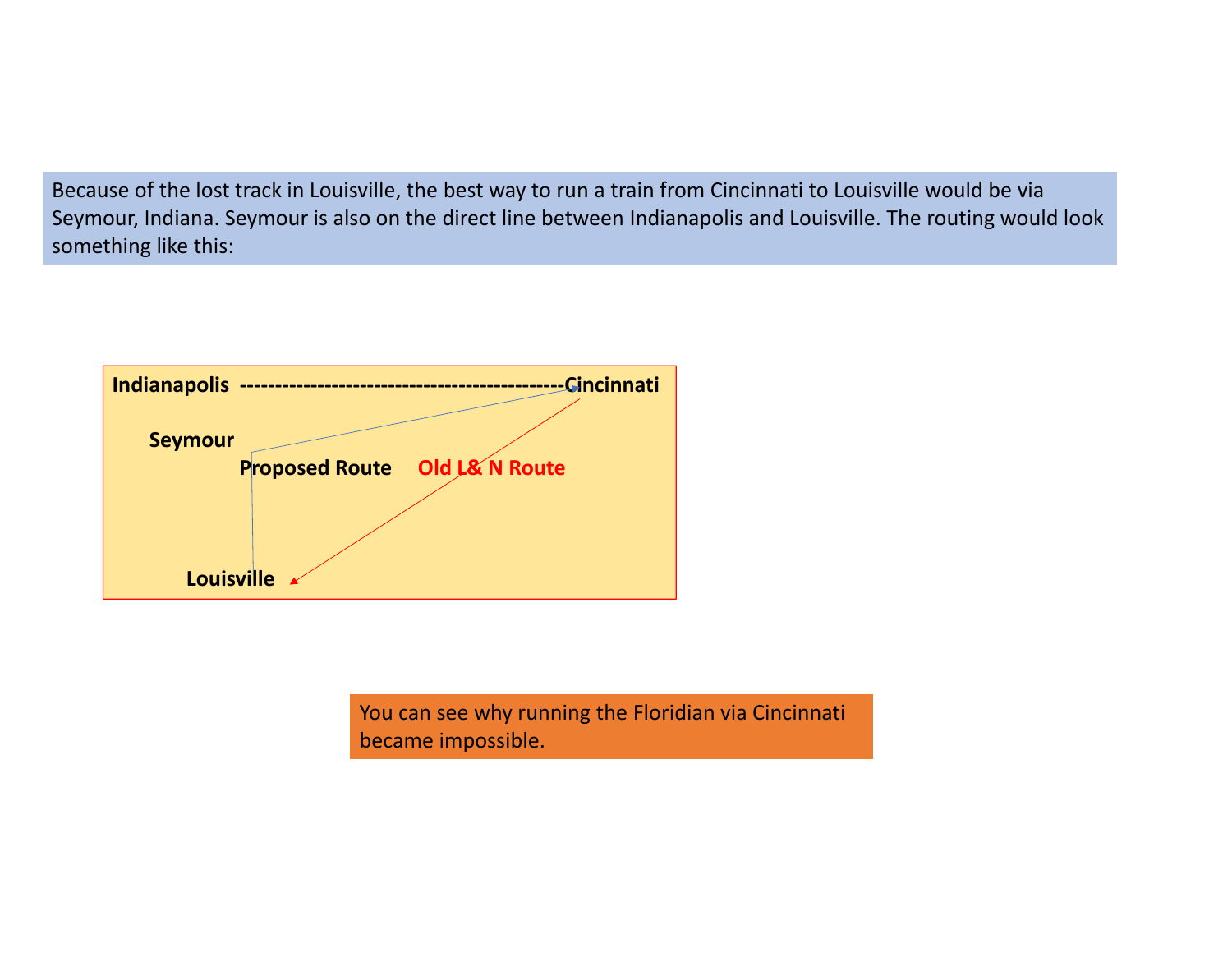Using the stations that John wanted to served and adapting the 1969 schedule of the Pan‐American to connect with the Sunset Limited I came up with the following table:

| Mileage | Dpt                      | CINCINNATI (EST) |                                 | Arr          |  |
|---------|--------------------------|------------------|---------------------------------|--------------|--|
| 0       | 08:26AM Dpt 301,301 City |                  |                                 | 11:22 PM Arr |  |
|         |                          | 2,137,406 Metro  |                                 |              |  |
| 22      |                          |                  | 08:55 AM Dpt Lawrenceburg, IND  | 10:47 PM Dpt |  |
|         |                          | 4,968 City       |                                 |              |  |
|         |                          |                  | Part of the Cincinnati Metro    |              |  |
| 72      | 09:56 AM Dpt             |                  | North Vernon, IND               | 09:47 PM Dpt |  |
|         |                          | 6,859 City       |                                 |              |  |
|         | 28,525 County            |                  |                                 |              |  |
| 87      | 10:10 AM Dpt             |                  | Seymour, IND (EST) 09:25 PM Dpt |              |  |
|         |                          | 19,384 City      |                                 |              |  |
|         |                          | 42,376 County    |                                 |              |  |
| 107     | <b>Flag</b>              | Scottsburg, IND  |                                 | Flag         |  |
|         |                          | 6,684 City       |                                 |              |  |
|         |                          | 24,181 County    |                                 |              |  |
|         |                          |                  |                                 |              |  |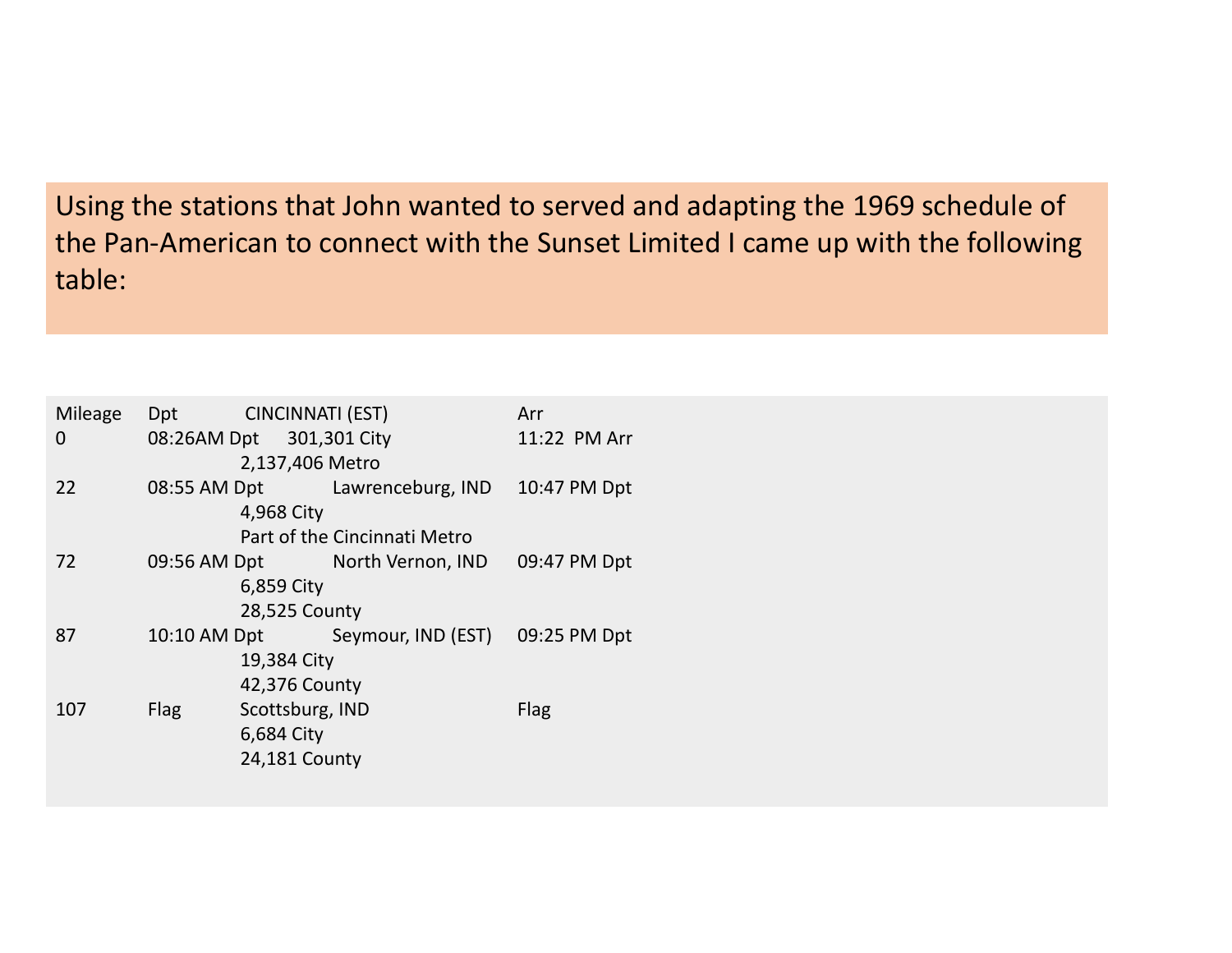| 135             |      | 47,124 City      | 12:10 PM Dpt Jeffersonville, IND (CST) 09:25 PM Dpt |             |              |
|-----------------|------|------------------|-----------------------------------------------------|-------------|--------------|
|                 |      |                  | Part of the Louisville Metro                        |             |              |
| 139             |      |                  | 12:30 PM Arr LOUISVILLE                             |             | 09:10 PM Dpt |
|                 |      |                  | 12:50 PM Dpt 771,158 city                           |             | 08:50 PM Arr |
|                 |      | 1,293,953 Metro  |                                                     |             |              |
| 181             |      |                  | 12:44PM Dpt Elizabethtown                           | (CST)       | 06:38 PM Dpt |
|                 |      | Flag 29,906 City |                                                     | <b>Flag</b> |              |
|                 |      | 113,433 Metro    |                                                     |             |              |
| 224             |      |                  | 01:27PM Dpt Cave City                               | 05:57PM Dpt |              |
| (Mammoth Caves) |      |                  |                                                     |             |              |
| 2,422 City      |      |                  |                                                     |             |              |
|                 |      | 51,810 Metro     |                                                     |             |              |
| 253             |      |                  | 02:04PM Dpt Bowling Green                           |             | 05:28 PM Dpt |
|                 |      | 67,067 City      |                                                     |             |              |
|                 |      | 165,732 Metro    |                                                     |             |              |
| 298             |      |                  | 03:11 PM Dpt Gallatin, TN                           |             | 04:25 PM Dpt |
|                 | Flag | 35,754 City      |                                                     | <b>Flag</b> |              |
|                 |      |                  | Part of Nashville Metro                             |             |              |
| 326             |      |                  | 03:40 PM Arr NASHVILLE                              |             | 03:55 PM Dpt |
|                 |      |                  | 04:00 PM Dpt 691,243 City                           |             | 03:35 PM Arr |
|                 |      | 1,903,027 Metro  |                                                     |             |              |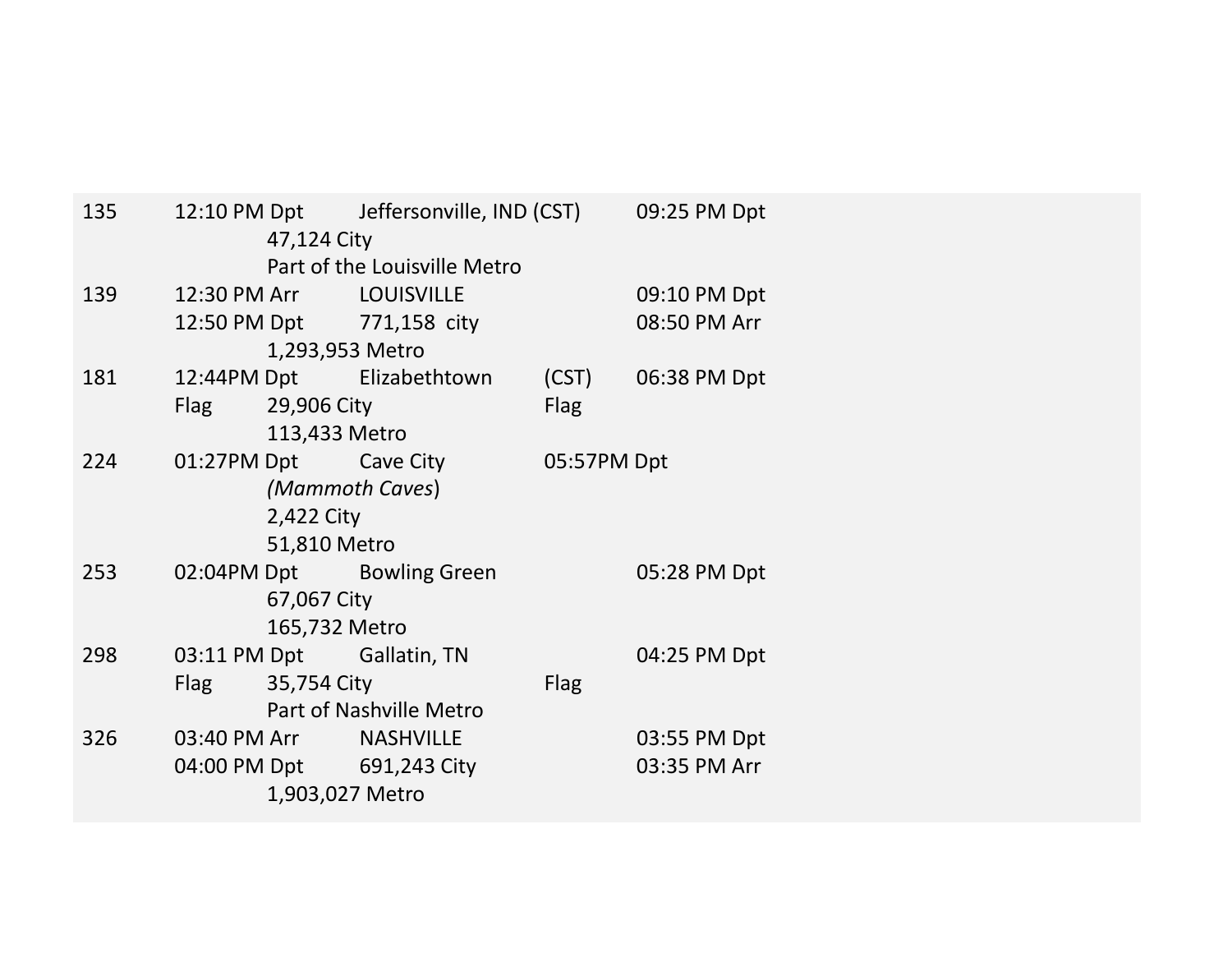| 378 |                      |                 | 05:05 PM Dpt Lewisburg, Tenn 02:21 PM Dpt |              |              |
|-----|----------------------|-----------------|-------------------------------------------|--------------|--------------|
|     |                      | 11,600 City     |                                           |              |              |
|     | 30,167 County        |                 |                                           |              |              |
| 433 |                      |                 | 06:01 PM Dpt Athens, Ala                  |              | 01:26 PM Dpt |
|     |                      | 25,616 City     |                                           |              |              |
|     |                      | 455,458 Metro   |                                           |              |              |
| 446 | 06:22 PM Dpt Decatur |                 |                                           | 01:06 PM Dpt |              |
|     |                      | 55,683 City     |                                           |              |              |
|     |                      | 153,374 Metro   |                                           |              |              |
| 479 |                      |                 | 06:59 PM Dpt Cullman, Ala                 |              | 12:20 PM Dpt |
|     |                      | 15,385 City     |                                           |              |              |
|     |                      | 82,755 Metro    |                                           |              |              |
| 533 |                      |                 | 08:15 PM Arr BIRMINGHAM                   |              | 11:20 AM Dpt |
|     |                      |                 | 08:30 PM Dpt 210,710 City                 |              | 11:00 AM Arr |
|     |                      | 1,140,300 Metro |                                           |              |              |
| 567 |                      |                 | 09:20 PM Dpt Calera, Ala                  |              | 10:10 AM Dpt |
|     | <b>Flag</b>          | 13,979 City     |                                           |              |              |
|     |                      |                 | Part of Birmingham Metro                  |              |              |
| 629 |                      |                 | 10:40 PM Arr Montgomery                   |              | 08:50 AM Dpt |
|     |                      |                 | 11:10 PM Dpt   199,518 City               |              | 08:20 AM Arr |
|     |                      | 374,536 Metro   |                                           |              |              |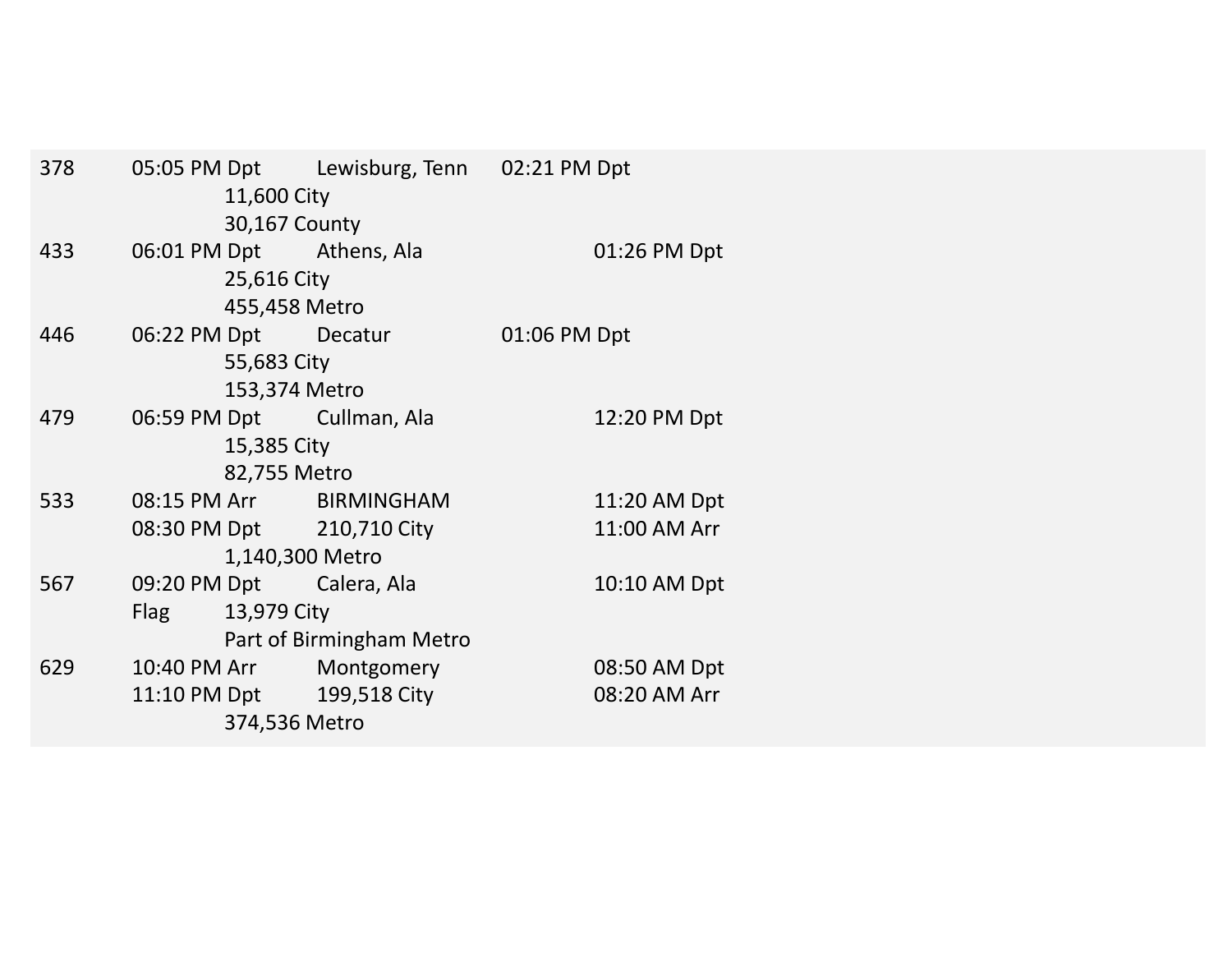| 673                     |  | 7,632 City    | 12:03 AM Dpt Greenville, Ala               |  | 07:06 AM Dpt |
|-------------------------|--|---------------|--------------------------------------------|--|--------------|
|                         |  | 19,825 County |                                            |  |              |
| 688                     |  |               | 12:21 AM Dpt Georgiana, Ala                |  | 06:48 AM Dpt |
|                         |  | 1,632 Town    |                                            |  |              |
|                         |  |               | County same as Greenville                  |  |              |
| 709                     |  |               | 01:05 AM Dpt Evergreen, Ala                |  | 06:25 AM Dpt |
|                         |  | 3,676 City    |                                            |  |              |
|                         |  | 12,469 County |                                            |  |              |
| 734                     |  |               | 01:30 AM Dpt Brewton, Ala                  |  | 05:57 AM Dpt |
|                         |  | 5,236 City    |                                            |  |              |
| Part of Escambia County |  |               |                                            |  |              |
| 747                     |  |               | 01:55 AM Arr Flomaton, Ala                 |  | 05:40 AM Dpt |
|                         |  |               | 02:25 AM Dpt 1,389 Town                    |  | 05:20 AM Arr |
|                         |  |               | Part of Escambia County                    |  |              |
| 762                     |  |               | 02:44 AM Dpt Atmore, Ala                   |  | 04:53 AM Dpt |
|                         |  | 9,890 City    |                                            |  |              |
|                         |  |               | 37,447 Escambia County                     |  |              |
| 783                     |  |               | 03:17 AM Dpt Bay Minette, Ala 04:30 AM Dpt |  |              |
|                         |  | 9,169 City    |                                            |  |              |
|                         |  | 212,628 Metro |                                            |  |              |
|                         |  |               |                                            |  |              |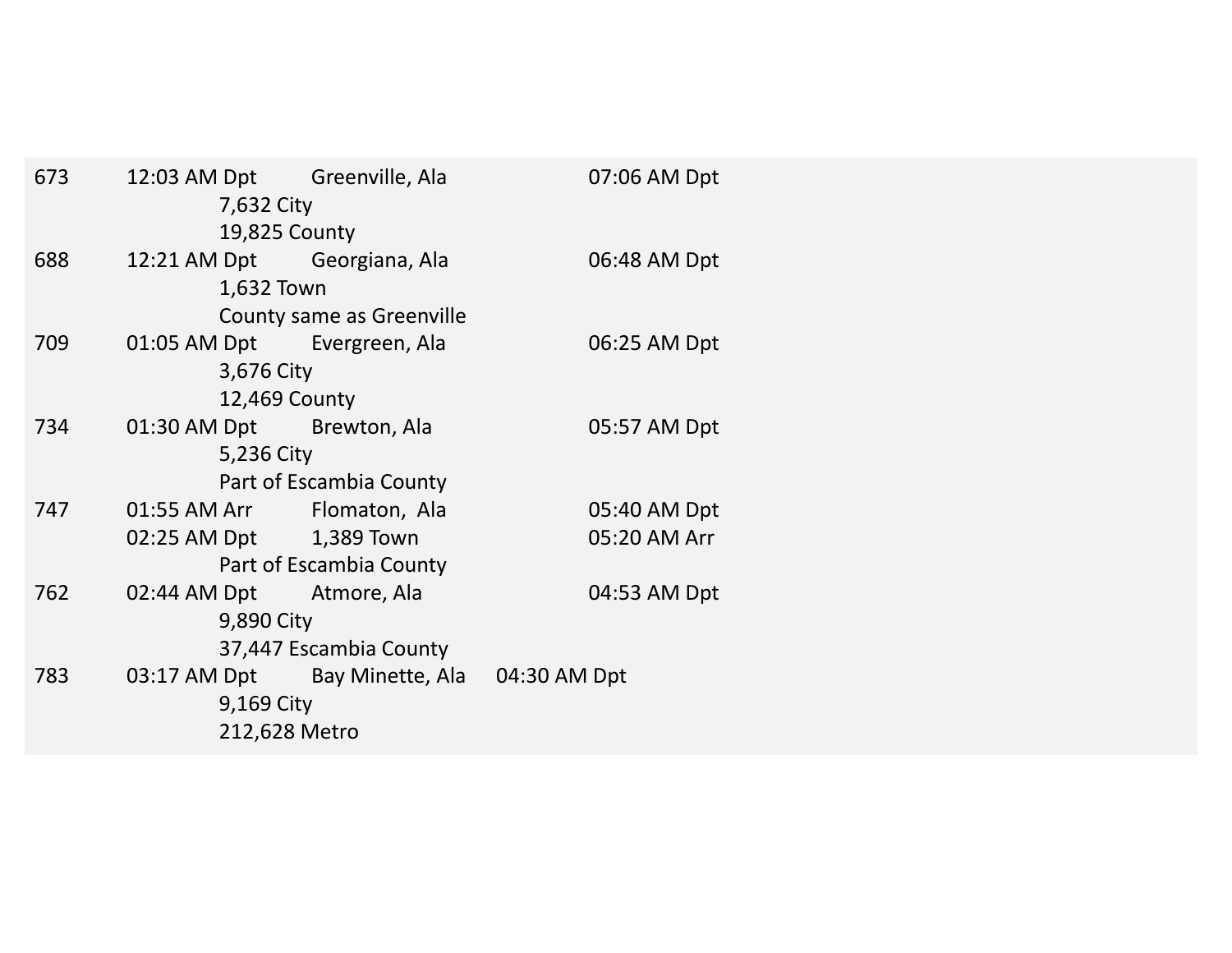| 807                    |               | 04:05 AM Arr MOBILE   |                                               | 03:50 AM Dpt  |  |  |  |
|------------------------|---------------|-----------------------|-----------------------------------------------|---------------|--|--|--|
|                        |               |                       | 04:25 AM Dpt 190,265 City                     | 03:30 AM Arr  |  |  |  |
|                        | 413,955 Metro |                       |                                               |               |  |  |  |
| 847                    |               |                       | 05:17 AM Dpt Pascagoula, Miss 02:33 AM Dpt    |               |  |  |  |
|                        |               | 21,733 City           |                                               |               |  |  |  |
|                        |               | 150,564 Metro         |                                               |               |  |  |  |
| 863                    |               |                       | 05:37 AM Dpt Ocean Spring, Miss 02:11 AM Dpt. |               |  |  |  |
|                        |               | 17,682 City           |                                               |               |  |  |  |
|                        |               |                       | Part of Pascagoula Metro                      |               |  |  |  |
| 867                    |               | 05:48 AM Dpt Biloxi   |                                               | 02:01 AM Dpt  |  |  |  |
|                        |               | 45,908 City           |                                               |               |  |  |  |
|                        |               |                       | Part of Gulfport Metro                        |               |  |  |  |
| 880                    |               | 06:18 AM Dpt Gulfport |                                               | 01:37 AM Dpt  |  |  |  |
| 71,822 City            |               |                       |                                               |               |  |  |  |
|                        | 246,190 Metro |                       |                                               |               |  |  |  |
| 895                    |               |                       | 06:43 AM Dpt Bay St. Louis                    | 01:09 AM Dpt  |  |  |  |
|                        |               | 13,043 City           |                                               |               |  |  |  |
| Part of Gulfport Metro |               |                       |                                               |               |  |  |  |
| 952                    |               |                       | 07:55 AM Arr NEW ORLEANS                      | 11:45 PM Dpt. |  |  |  |
| 393,292 City           |               |                       |                                               |               |  |  |  |
|                        |               | 1,275,762 Metro       |                                               |               |  |  |  |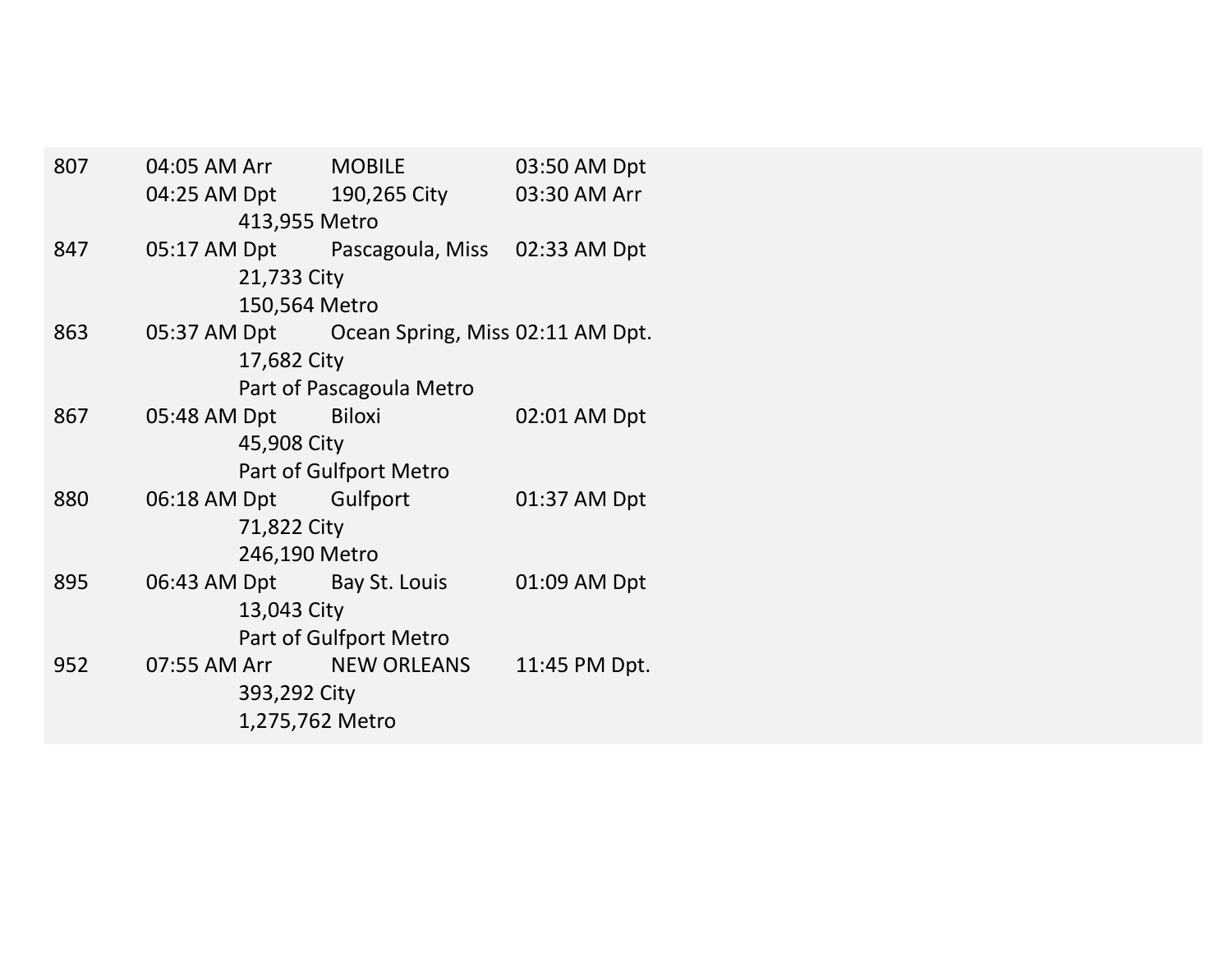Totals: City & Towns: 3,206,163 Metropolitan Pop. 10,365,873

The Station at Birmingham, Alabama is currently being used by the Crescent.

Stations at Athens, Decatur and Cullman have observed stations and platforms.

Bowling Green has a fully restored deport.

Stations between Montgomery and Mobile that were used for the Gulf Breeze and those in Mississipi by the Sunset are still there.

**Station in Mobile would need to be rebuilt.**

Facilities would also be needed at Elizabethtown, Cave City and Lewisburg.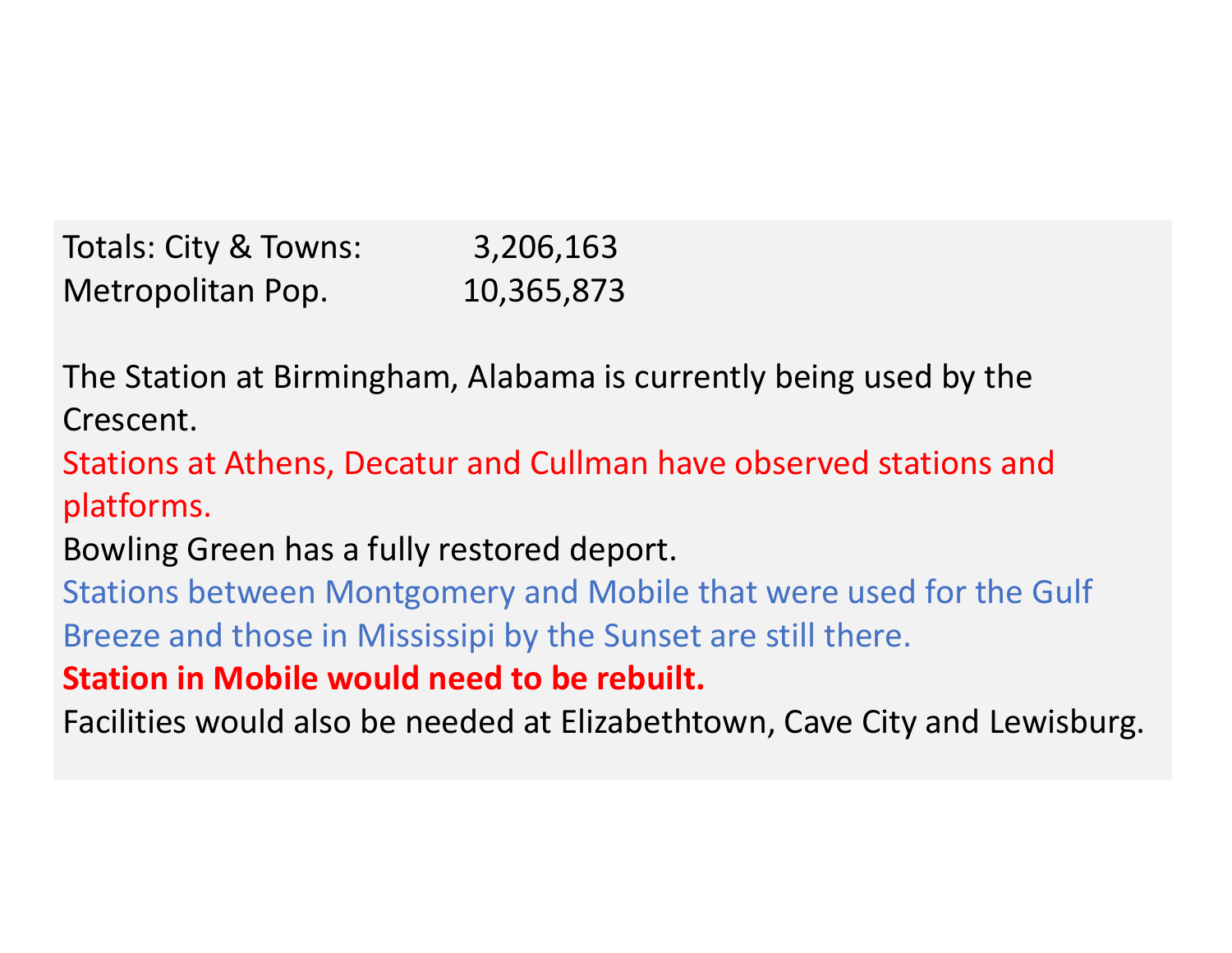Route would have a strong intrinsic value:

It would serve two state capitals and a number of important cities with a decent amount of destination cities

It would have strong political support both in Mississippi and Alabama.

Most of the proposed stations are still available, and the station at Birmingham is already being served by the Crescent. So Capital Costs would be low.

It does have a poor time arriving and leaving Cincinnati. Extending the Pan‐American farther north would be serving those locations in the middle of the night and would low local Intrastate ridership in Ohio so extending farther north towards to Detroit/Toledo or to Cleveland was not considered.

It would share stations at Cincinnati, Birmingham and New Orleans, reducing costs of operations for the Cardinal, Crescent, City of New Orleans and Sunset.

If it were to run in conjunction with the Floridian, it would share the station in Nashville, and if the Floridian were to run via Indianapolis, the Pan Am would share stations between Seymour and Nashville.

It would induce ridership on the Sunset and possibly the Cardinal. While not likely to exchange traffic at Nashville with a Floridian if that train ran via Evansville. However if the Floridian ran via Indianapolis, there would be second train service between Seymour and Nashville with a good boost to Louisville‐ Nashville traffic.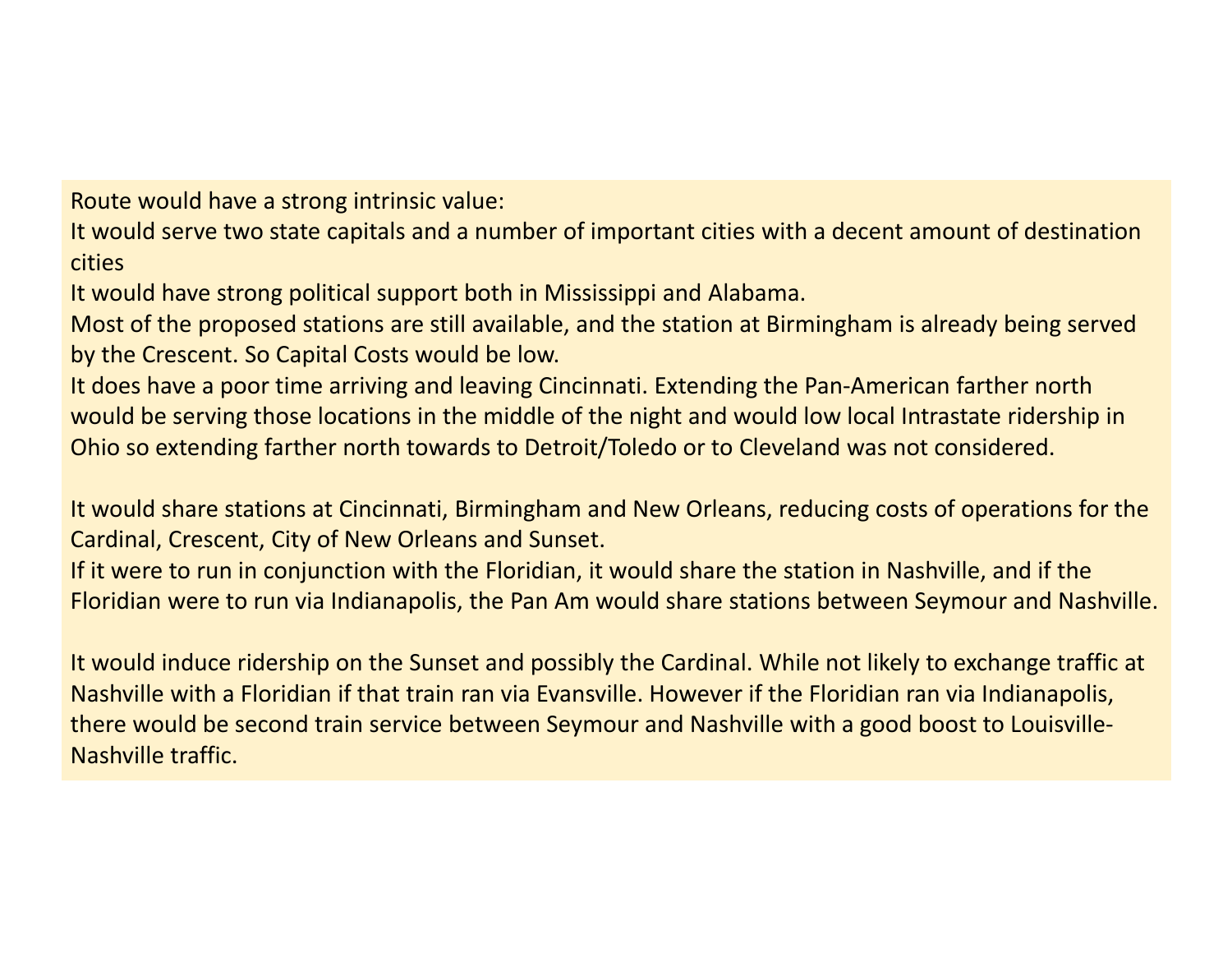Conclusion: While not as strong a train as the Floridian, it would complement it well.